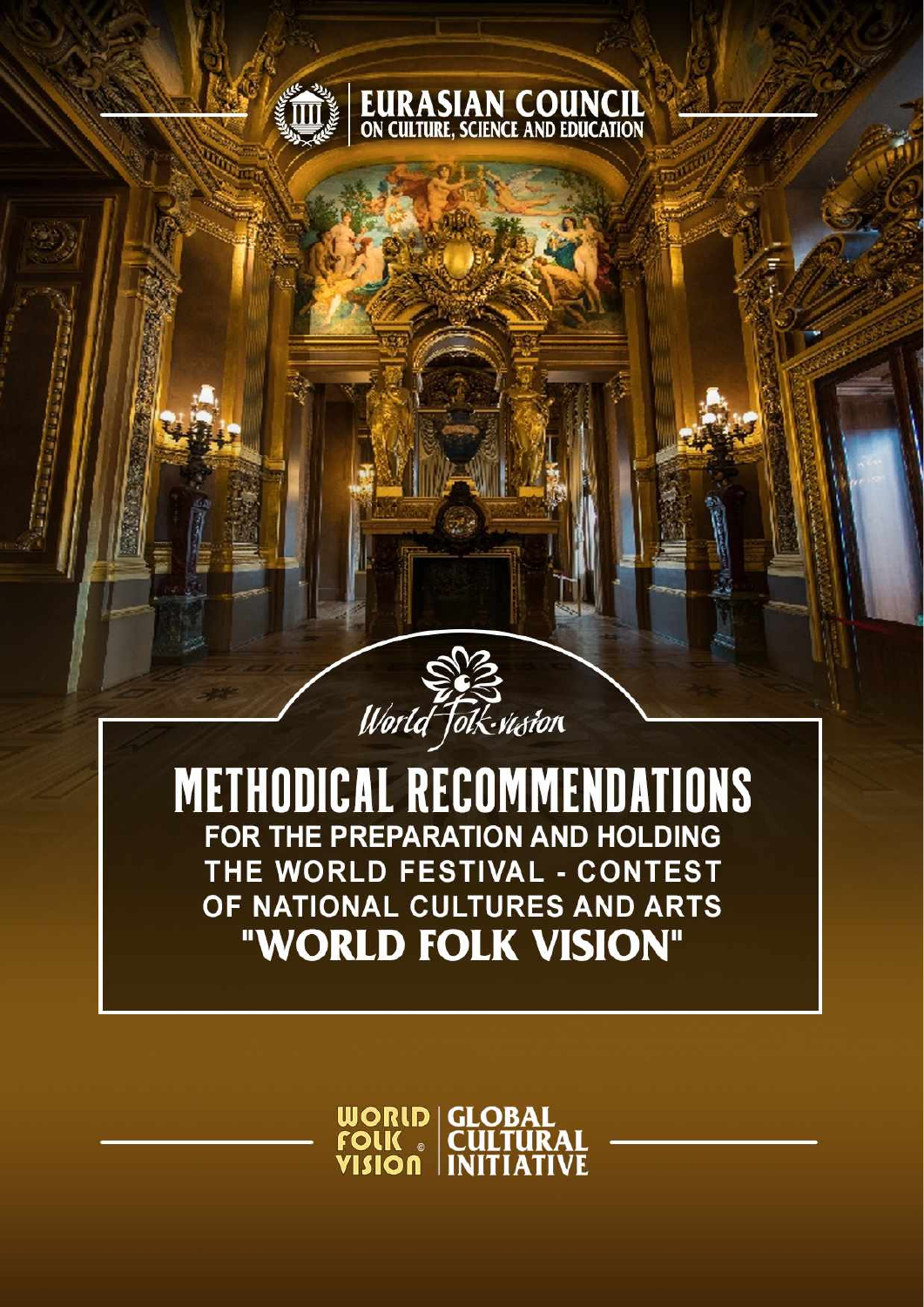

**THE WORLD FESTIVAL-CONTEST OF NATIONAL CULTURES AND ARTS** 



Unofficial translation

# **METHODICAL RECOMMENDATIONS FOR THE PREPARATION AND HOLDING THE WORLD FESTIVAL - CONTEST OF NATIONAL CULTURES AND ARTS " WORLD FOLK VISION"**

**\_\_\_\_\_\_\_\_\_\_\_\_\_\_\_\_\_\_\_\_\_\_\_**

#### **INTRODUCTION**

The International Cultural Festivals is one of the important tools of public diplomacy.

The World Festival-Contest of National Cultures and Arts "WORLD FOLK VISON" (the "World Vision of Peoples") (hereinafter referred to as the World Festival - Contest "WORLD FOLK VISON") is held in order to put into practice the idea of holding a global forum of culture and art, which gives impulse to enhancing cultural traditions, preserving and developing national cultures, contributes to the realization of creative abilities and harmonious development of the individual, strengthening the authority of the host country and creating its positive image on the international arena.

Today the World Festival-Contest "WORLD FOLK VISION" is becoming a soft power, contributing to the formation of public opinion, powerfully influencing people's attitudes to major international problems and their subsequent resolution.

Creative competition is traditionally a launching pad for young gifted performers, it gives them the opportunity to find the love of the public and the recognition of the world professional community, to begin a brilliant career.

Each time, the " WORLD FOLK VISION" becomes one of the main events of the country's social and cultural life.

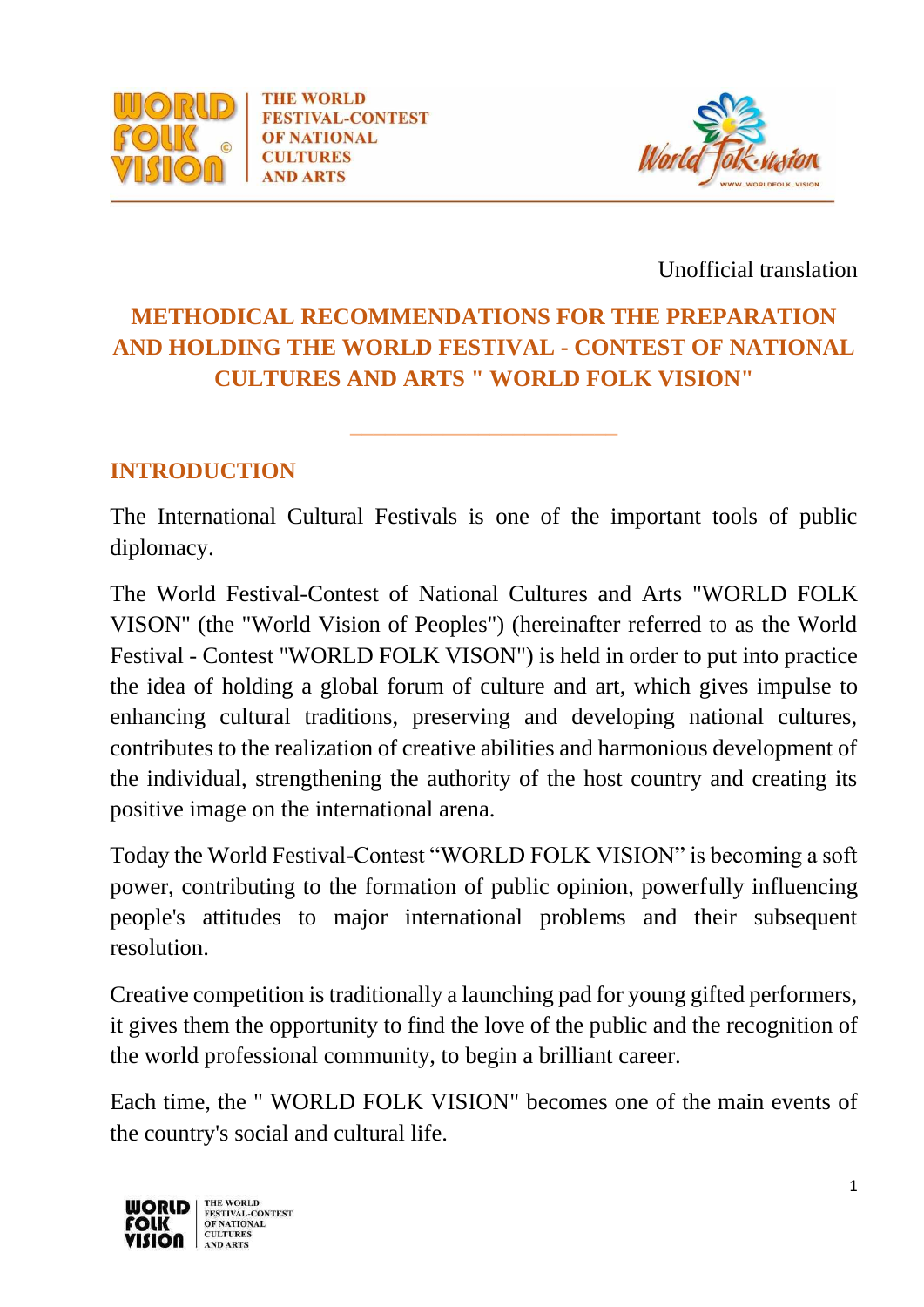"WORLD FOLK VISION" - a series of international specialized competitions and festivals of national cultures and arts, held under a single Worldwide international brand.

A flower with multi-colored petals has become the symbol (emblem) of the World Festival-Contest «WORLD FOLK VISION ". It is reflecting the main purposeful idea - the equality of all cultures on earth, unity in the name of friendship, peace between nations and unity of different people on earth.

The World Festival-Contest "WORLD FOLK VISION" is a complex crosscultural event. It is associated with the cultures of different social groups, peoples, provides their cultural cooperation. The festival itself is devoid of the ideological manipulation and performs unique: communicative, agitation, humanitarian, educational, entertaining functions. Each of the functions has its own execution algorithm.

The World Festival-Contest "WORLD FOLK VISION", implementing political, cultural, educational and other programs, promotes the intercultural unity of peoples, contributes to the formation of a unified cultural space and territorial integrity of the state, the integration of the host country into the world cultural process, the formation of an objective, positive image of the country in the international arena, strengthening intercultural unity of peoples.

OFFICIAL SITE OF THE WORLD FOLK VISION WORLD FESTIVAL <www.worldfolk.vision>.

# **A TASK**

Each participant of the World Festival-Contest «WORLD FOLK VISION" should feel their involvement in an event of a global scale.

The World Festival-Contest "WORLD FOLK VISION" is a competition in individual or team types of "cultural competitions", but not among countries.

#### **DATE AND VENUE**

The World Festival-Contest "WORLD FOLK VISION" is held in one of the cities and / or regions of the world for 6-12 days.

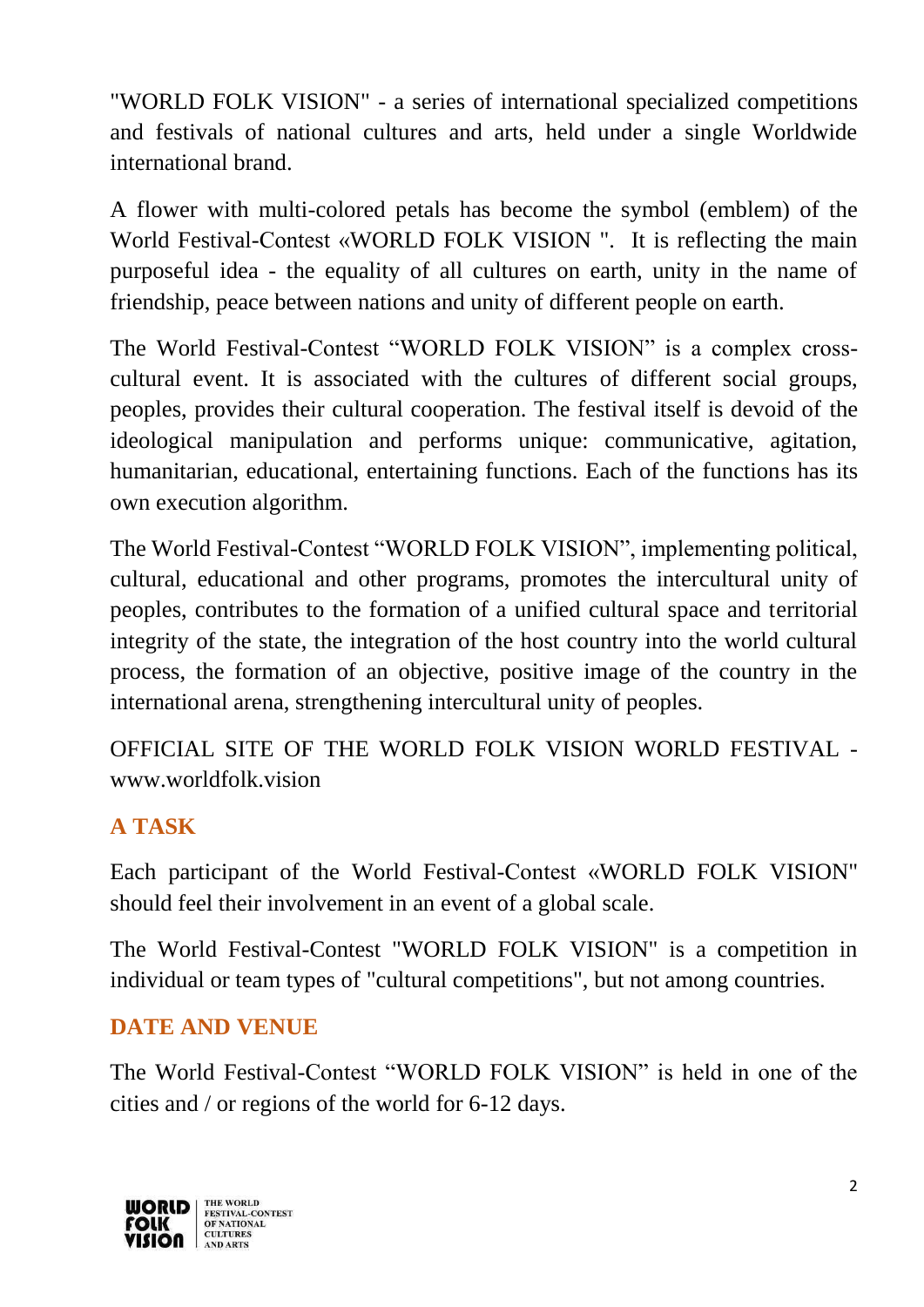The choice of place and date of the World Festival-Contest "WORLD FOLK VISION" is always carried out on a competitive basis.

The decision on the place and date of the venue is made by the International Organizing Committee for the preparation and holding of the World Festival-Contest of National Cultures and Arts " WORLD FOLK VISON" (hereinafter the International Organizing Committee).

There are no restrictions on the sequence of the World Festival-Contest "WORLD FOLK VISION". In case of success of cultural events in a particular place (country), the International Organizing Committee may decide on subsequent cultural events in a particular country.

#### **ORGANIZERS**

The organization and holding of the World Festival-Contest is carried out by:

The National Organizing Committee for the preparation and holding of the World Festival-Contest of National Cultures and Arts "WORLD FOLK VISON» (hereinafter referred to as the National Organizing Committee) of the respective country, together with state and local state executive authorities with the support of interested organizations.

The World Festival-Contest "WORLD FOLK VISION" is always held under the patronage of the International Organizing Committee for the preparation and conduct of the World Festival-Contest "WORLD FOLK VISION".

Immediate guidance on the preparation and conduct of a specific World Festival-Contest " WORLD FOLK VISION" is entrusted to the National Organizing Committee and the National Directorate of the World Festival-Contest "WORLD FOLK VISION".

The functions of the National Directorate may be assigned by a decision of the National Organizing Committee to an independent business entity (legal entity of the respective national jurisdiction), in consultation with the Secretariat of the International Organizing Committee.

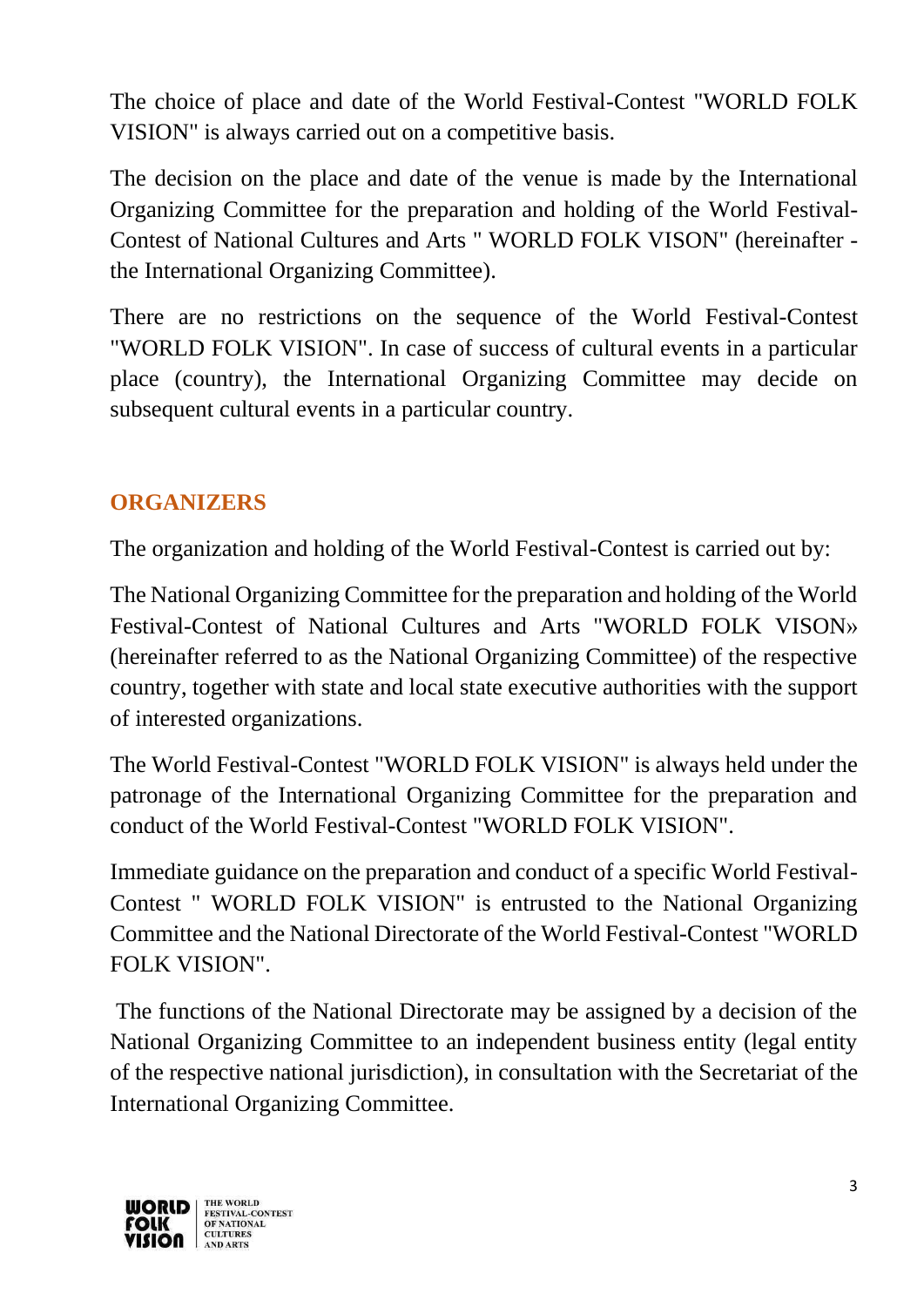The authorized representative (s) of the National Organizing Committee are members of the International Organizing Committee. The decision to create the National Organizing Committee of the World Festival-Contest "WORLD FOLK VISION" is made by the International organizing committee in coordination with the Secretariat of the International Organizing Committee and the relevant state, local executive bodies of state power.

## **SECURITY REQUIREMENTS FOR THE WORLD FOLK VISION WORLD FESTIVAL COMPETITION**

Ensuring public order and public safety during cultural events of the World Festival-Contest "WORLD FOLK VISION" is in the competence of the relevant national, state, local executive authorities.

Ensuring public order and public safety during cultural events is carried out in accordance with the instructions and action plan.

Venues of the World Festival-Contest "WORLD FOLK VISION" should have the appropriate infrastructure and technical equipment necessary to ensure public order and public safety during cultural events.

The rules for ensuring public order and public safety during cultural events in the framework of the World Festival-Contest "WORLD FOLK VISION" are established in accordance with applicable national standards in force in the country of the particular cultural event.

The main task of ensuring public order and public safety during cultural events is: prevention, detection and suppression of offenses in the venues of such events.

Requirements for the technical equipment of venues for cultural events to ensure public order and public safety are approved by the relevant national executive authorities in their area of competence.

Cultural events in the framework of the World Festival-Contest "WORLD FOLK VISION" are not held in places and premises that do not meet the requirements established by the applicable national standards in force in the country of the particular cultural event.

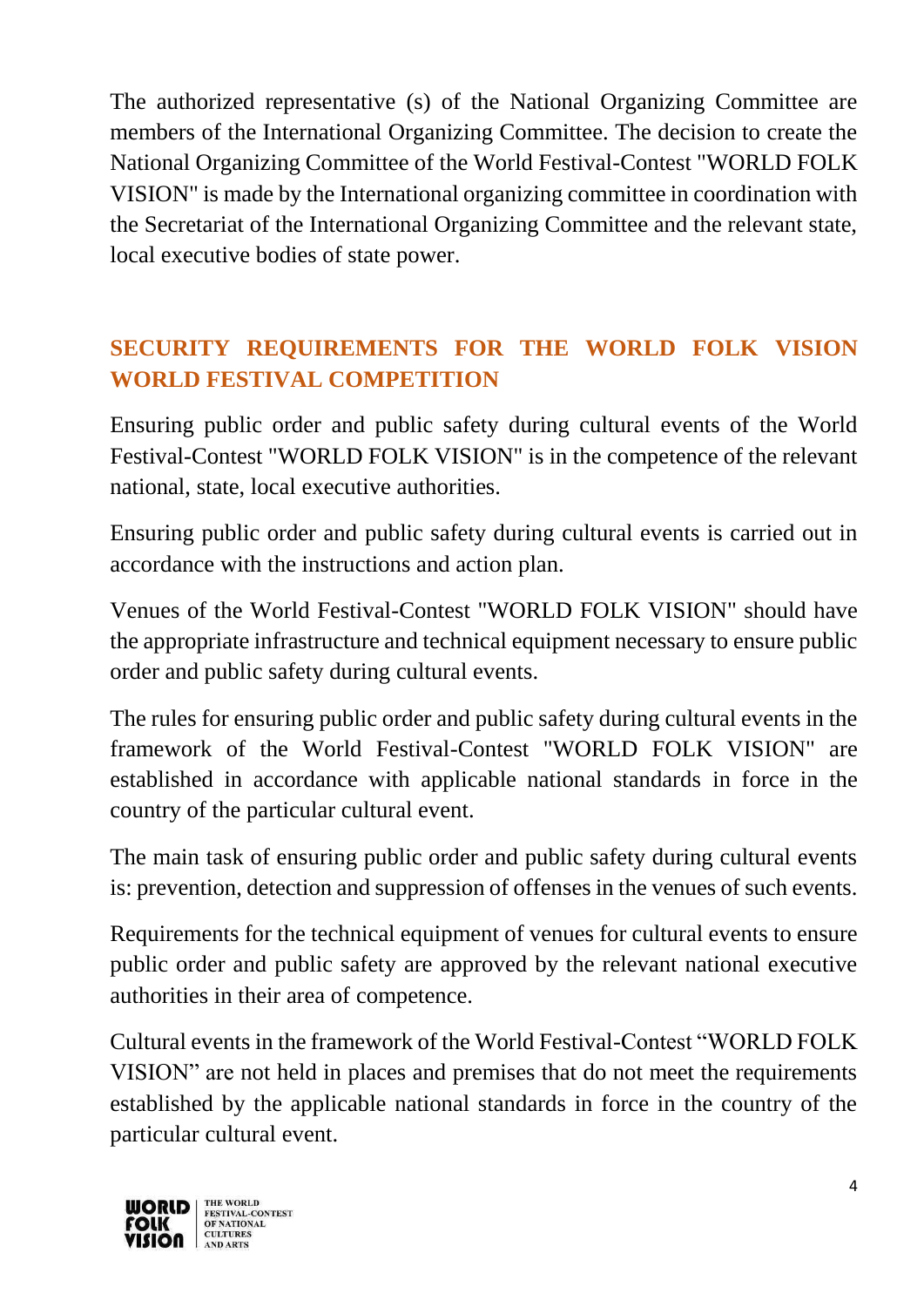The rights and obligations of spectators during the World Festival-Contest "WORLD FOLK VISION" are established in accordance with applicable national legislation in the country of the particular cultural event.

The venue for cultural events within the framework of the World Festival-Contest "WORLD FOLK VISION», which does not meet the safety rules for cultural events, cannot be used for such events.

Responsibility for violation of safety rules during cultural events in the framework of the World Festival-Contest "WORLD FOLK VISION" lies with the organizers of such events, owners, users of objects in accordance with national legislation.

# **COMPETITION AND FESTIVAL PROGRAM**

Cultural events in the framework of the World Festival-Contest "WORLD FOLK VISION" are held in the form of contests and / or festival in the nominations included in various types of art: performing, visual, verbal, applied, social, environmental and others.

The competition requires clear criteria for evaluating performances and works, evaluating performances and works on the basis of an expert opinion of the jury.

Within each contest, competitions should be held in different nominations, which are included in at least 3 types of arts.

Contests and the festival are held in accordance with the program requirements, which are an integral part of these guidelines.

Rehearsal time for participants is guaranteed.

The number of tours is determined on the basis of submitted applications.

Based on the results of the competitive selection, the final gala concert is held with the award ceremony.

### **TAGLINE**

The slogan of the specific World Festival Contest " WORLD FOLK VISION» is selected on a competitive basis by the National Organizing Committee and agreed with the Secretariat of the International Organizing Committee.

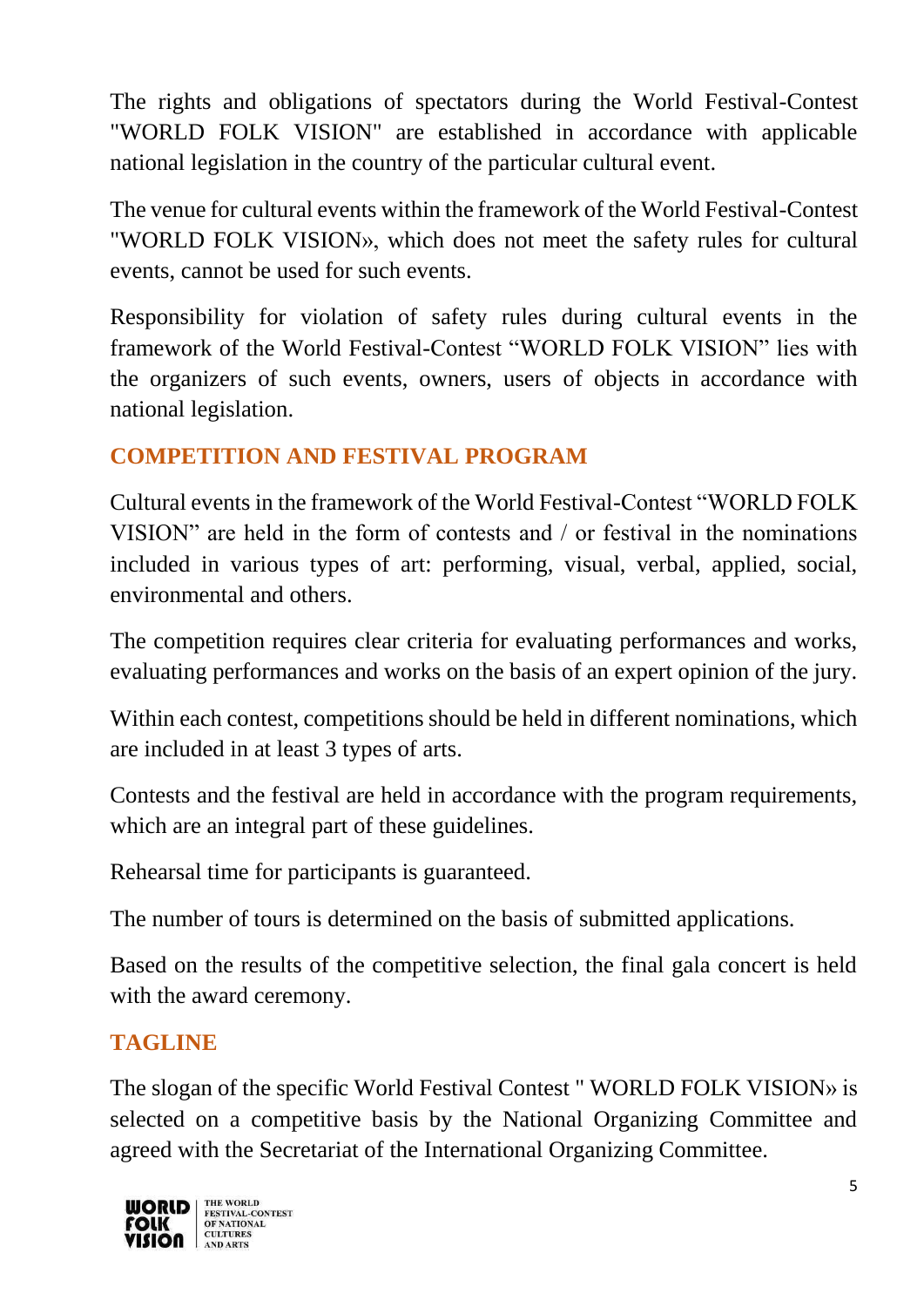#### **THE GRAND PRIX**

Grand Prix of the World Festival-Contest "WORLD FOLK VISION" - a bronze figurine of the figure of the Goddess from ancient Greek mythology Muses of the patroness of arts. The base of the trophy is made of malachite, 42 cm high, weighing 2 kilograms.

Any requests for viewing and photographing the Official Grand Prix of the World Festival - Contest «WORLD FOLK VISION" must be approved by the representatives of the Secretariat of the International Organizing Committee.

#### **RECOMMENDED PROGRAM**

Approximate recommended program (during the preparation and conduct of events within the framework of the World Festival-Contest "WORLD FOLK VISION" within 7 days):

1 day – 2 day Arrival, accommodation and accreditation of participants and guests;

2 day - 5 day Rehearsals, competition and festival program;

Day 2 Official opening (Theatrical performance, consisting of two sections: the official part, a demonstration of the cultural traditions of the host, participants and guests);

Day 4 - Press conference;

5 day - activities according to the plan of the National Organizing Committee;

Day 5 - Official closing (Gala concert. Awarding of winners and prize winners);

6 day - Departure of participants and guests;

Day 7 - a ceremony of delivery of letters and commemorative medals (marks), to organizers, volunteers

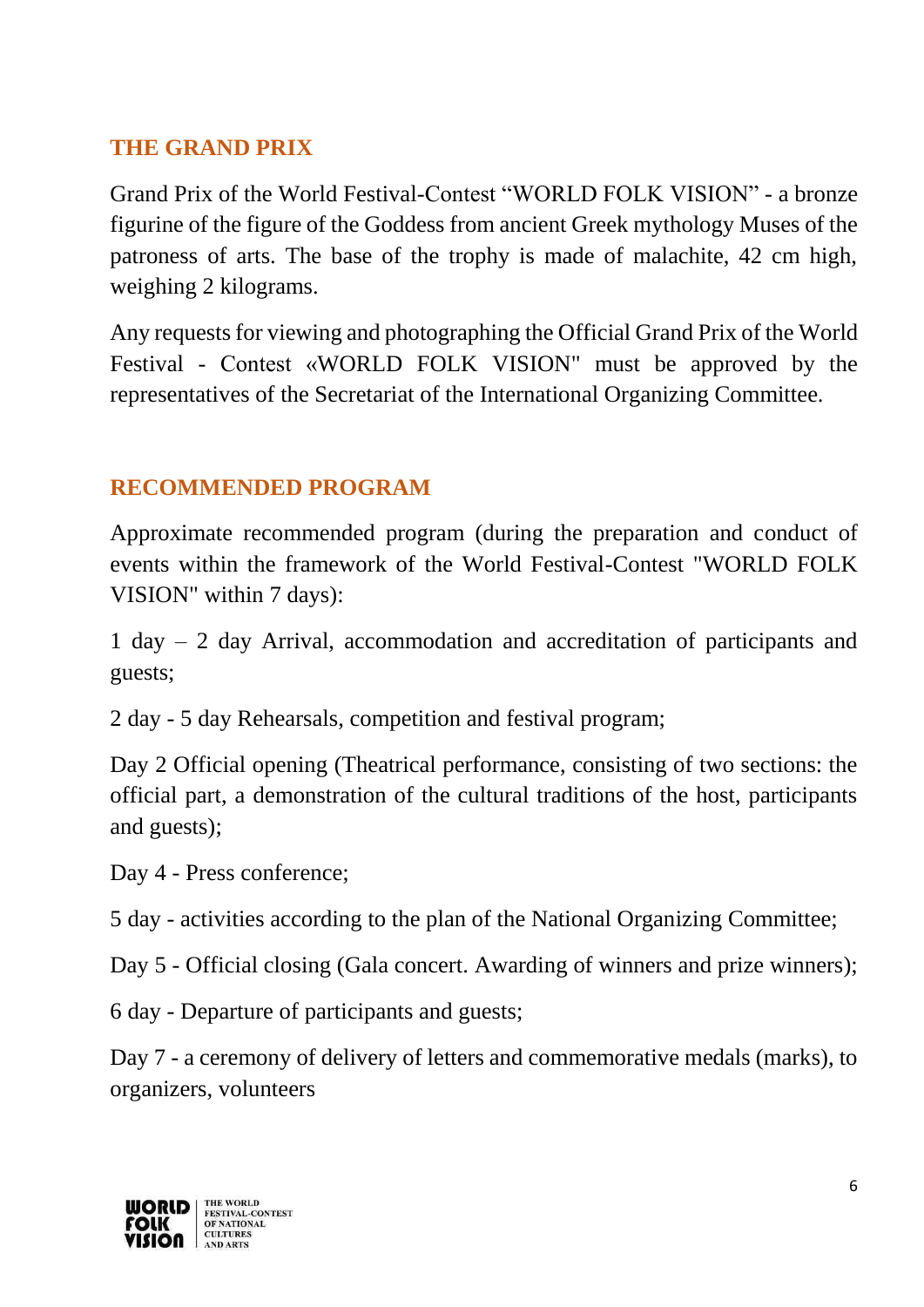# **PARTICIPANTS OF THE WORLD FESTIVAL – CONTEST " WORLD FOLK VISION"**

Participants can be collective and solo performers (in accordance with program requirements), formed in a delegation from various states and / or regions of the world, who became winners and prize-winners at the level of a country or corresponding region who passed qualifying rounds.

The age of the participants at the time of the World Festival-Contest "WORLD FOLK VISION" is established by the relevant regulation, approved by the National Organizing Committee and the Secretariat of the International Organizing Committee.

Children's (youth) competition - from 7 years to 21 years, within the framework of nominations, division into age groups can be provided.

Adult competition - from 21 years.

In accordance with the provision, in each case, the festival-contest can be held according to the mixed system of "adults / children", "children", "adults"

The decision to choose a competition system is made by the Secretariat of the International Organizing Committee on the recommendation of the National Organizing Committee, which is responsible for the preparation and holding of the corresponding Festival - Contest.

The nationality of the contestant does not matter. A competitor cannot represent one or another country at the competition, even if the Competitor is its citizen. A competitor represents himself only.

It is allowed to perform a song in any language.

Competitors are forbidden to appear on stage in obscene form and perform acts of a provocative nature. Songs (competitive shows) should not contain political statements, obscene expressions, advertising.

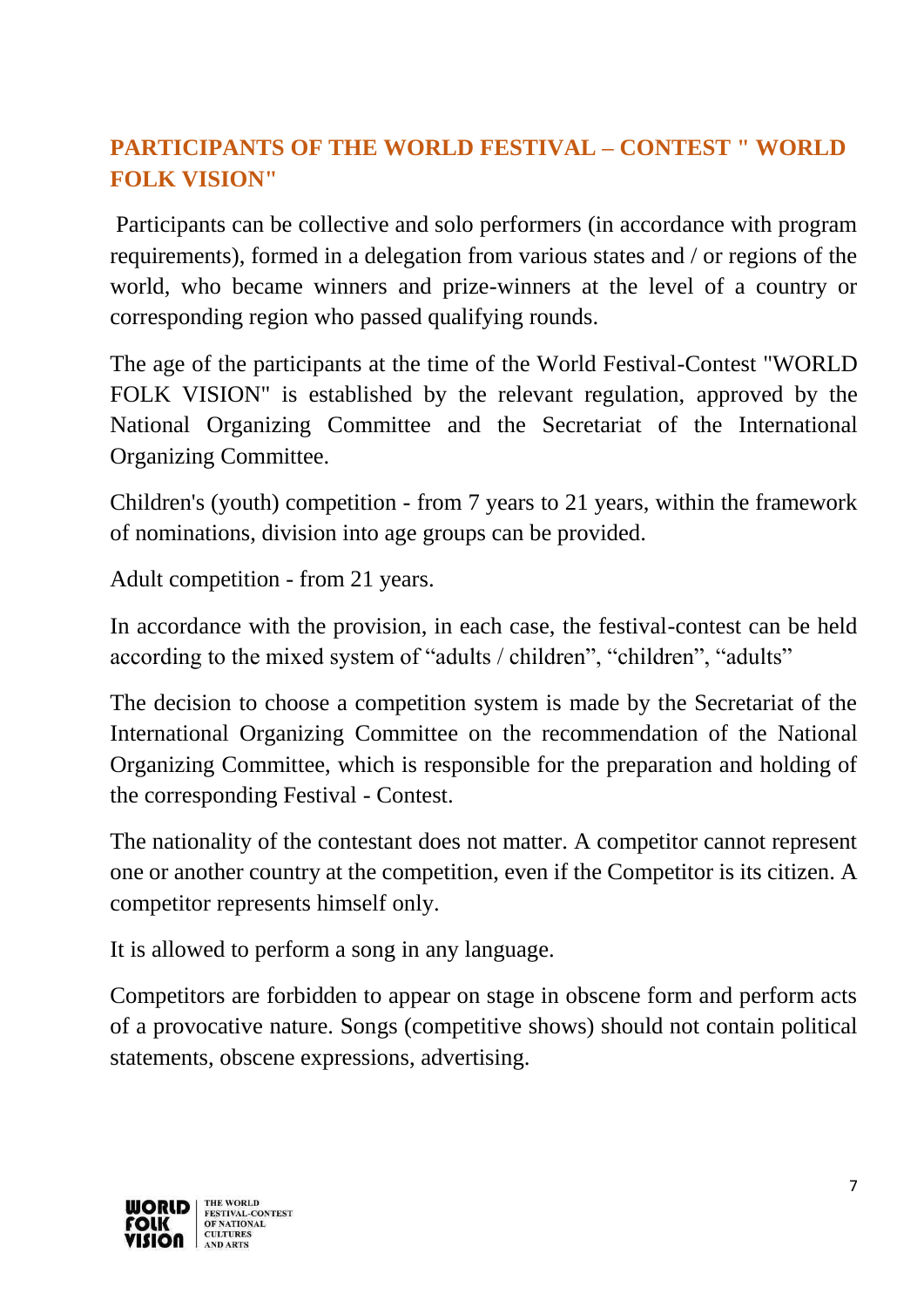# **MEMBERS OF THE DELEGATION**

The delegation includes:

Head of delegation;

participants (contestants);

accompanists (if accompaniment is required by program requirements);

round table participant;

accompanying persons (categories: accompanying, press, team leaders, teachers, parents, support groups);

special guests.

The number of delegations (excluding accompanying persons) is established by the respective National Directorate of the host country, taking into account the number of nominations and the occupancy rate of each of them.

The number of participants (solo performers or groups) from a delegation performing in the same nomination is established in the relevant provision.

### **DELEGATION ACCEPTANCE TERMS**

The organizers provide:

double / triple accommodation;

Three meals a day;

transfer station / airport - placements - station / airport;

excursion program;

cultural events;

business events;

presentation of souvenirs (diploma certificates or participant certificates).

The cost of food, accommodation, meeting / seeing off delegations in the city

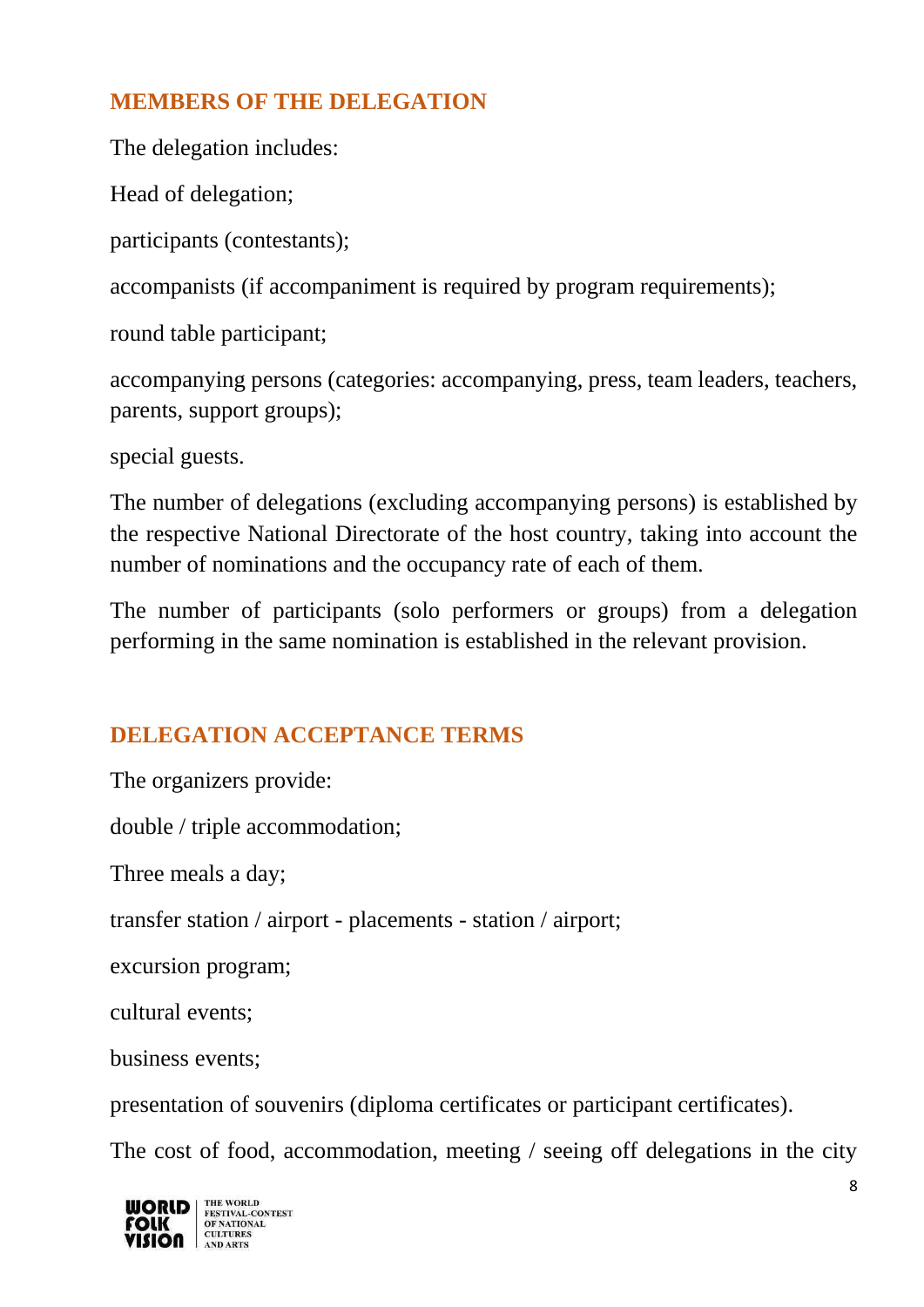(country) of the event is borne by the organizers or official delegations (contestants) in accordance with the provisions of the competition.

Upon arrival of delegations before the deadline and departure later than the deadline, the costs of accommodation and meals are paid additionally by delegations at prices and tariffs at the places of accommodation.

In each case, a technical (organizational) cash contribution may be established for participants.

For accompanying persons and participants over the quota, the amount of the cash contribution is determined separately by the decision of the National Organizing Committee in coordination with the Secretariat of the International Organizing Committee.

The procedure and conditions for payment of travel of delegations (guests, participants) to the venue and back is established in each case individually by the National Organizing Committee in agreement with the Secretariat of the International Organizing Committee.

Contestants (guests, invited persons) who have received an invitation to participate in the World Festival-Contest "WORLD FOLK VISION" and reside in a country that has a visa regime with the country it is hosted of the festival competition, must independently contact the nearest consulate of the country in which they are applying for a visa.

The National Competition Directorate undertakes to provide all the necessary invitations, but is not responsible for obtaining a visa.

Contestants who have arrived to participate in events and who have refused to perform for any reason will bear all the costs of stay and return travel.

### **JURY**

### **RULES AND PROCEDURES FOR JUDGING**

At the World Festival- Contest of National Cultures and Arts "WORLD FOLK VISION" and the International Specialized Competitions and Festivals of National Cultures and Art, rules and refereeing procedures are established based on the principles of clarity, openness, optimal objectivity and simplicity.

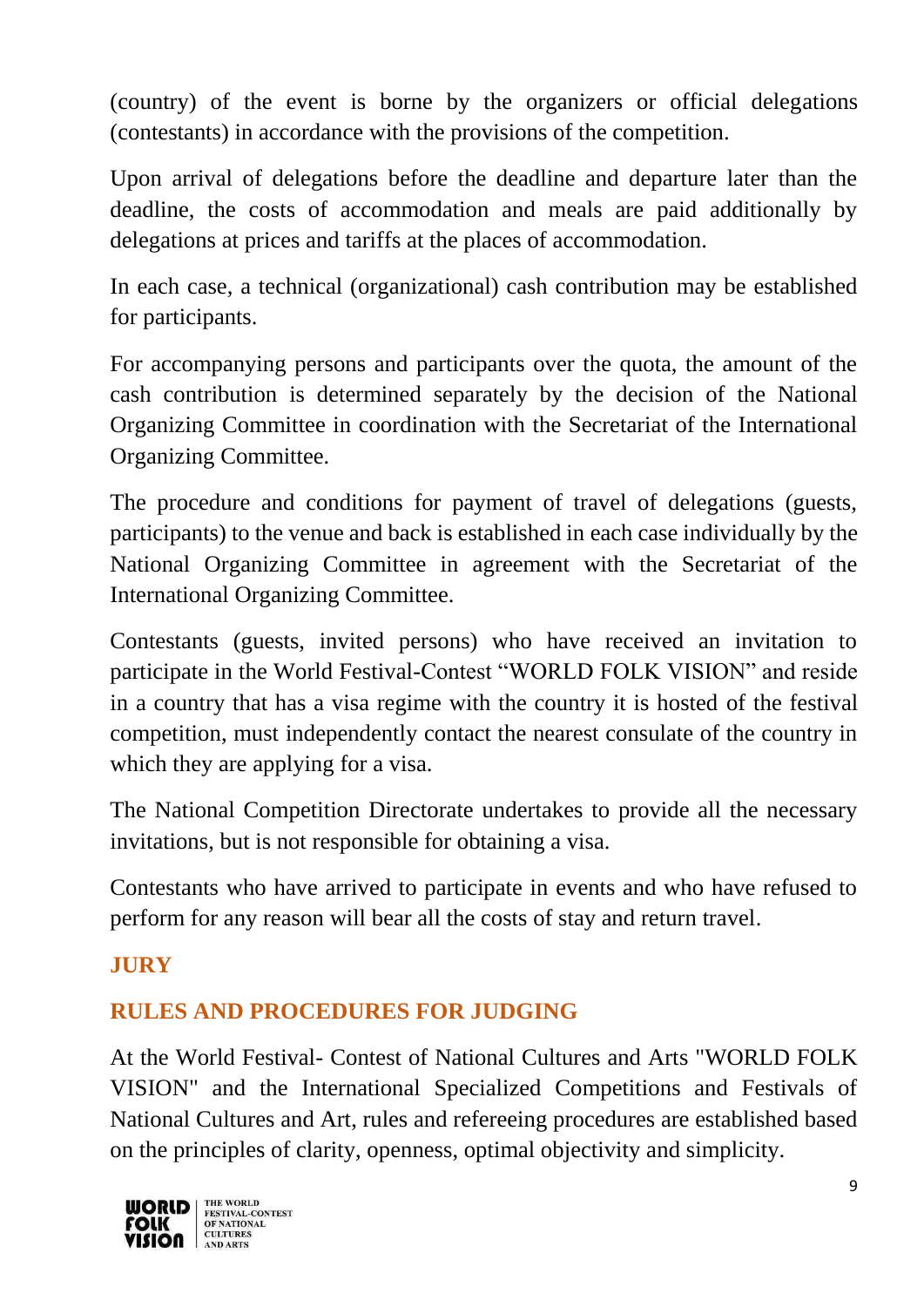Jury members must be independent. The results of the competition are not the result of an agreement and / or discussion between the jury members, but represent a compromise based on the individual statements of each jury member regarding each contestant.

Clear results are achieved using an explanatory voting system. The refereeing rules do not provide for discussion of the voting procedure or results, as well as re-voting.

An international jury is formed for each nomination of the competition and festival program. The jury is headed by the chairman.

The organizational and technical work of the jury is performed by the executive secretary.

The jury is formed by the National Directorate in consultation with the Secretariat of the International Organizing Committee.

For the preliminary selection and summing up of the Competition, a professional Jury is created, which includes: representatives of the International Organizing Committee, National Organizing Committee, cultural figures, show business, artists, teachers of musical educational organizations, radio DJs, artists, composers, authors texts or music producers, as well as other representatives of creative professions.

The composition of the Jury is approved by the National Organizing Committee in coordination with Secretariat of the International Organizing Committee.

When voting, jury members must use all their professional skills and experience, without giving preference to any participant due to their citizenship, nationality, gender or similarity.

The work of the professional jury is based on the equality of all members. Decisions of the professional jury are made by voting, drawn up in writing and notarized. In case of equal results, the final decision is made by the Chairman of the Competition Jury.

Awarding the same title to two different performers is not allowed.

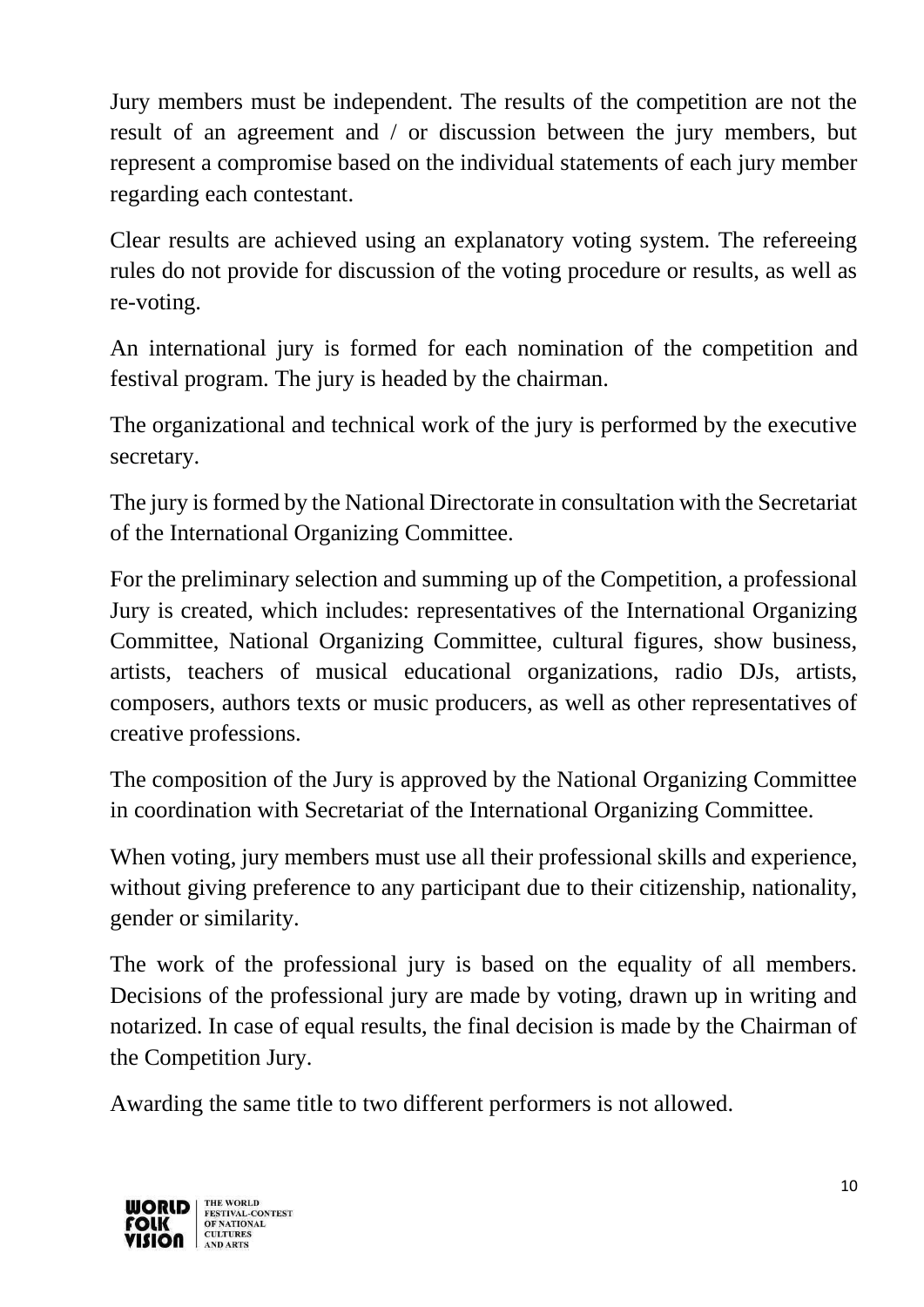### **DEFINING WINNERS AND AWARDS**

The jury determines the winners and prize-winners (grand prix, 1, 2 and 3 places, laureate) in the nominations of the competition and festival programs, which are awarded at official ceremonies with medals and diplomas with the symbol of "WORLD FOLK VISION". In the case of creative teams, each participant receives a medal and diploma.

The jury has the right to award participants of the competitive and festival programs with special diplomas in each nomination.

Special prizes and awards from the host (sponsors) may be established. It is possible to establish special and additional prizes by state, commercial, public or creative organizations, both national and foreign by agreement with the National Organizing Committee. Such awards must be agreed with the National Organizing Committee no later than the start of the World Festival-Contest of National Culture and Arts "WORLD FOLK VISION».

#### **ROUND TABLE**

The organizers provide for discussion with representatives of delegations of urgent problems of the development of culture, art, international cultural cooperation in the following areas:

the international cooperation; creative; organizational.

#### **PRESS CENTER**

Media representatives accredited to the Press Center are provided with official information (on-site and via communication channels).

#### **ORGANIZATIONAL MATTERS**

Preliminary applications for participation in the World Festival-Contest of National Cultures and Arts 'WORLD FOLK VISION' are submitted to the National Directorate before the due date in the approved form.

Applications for participation are submitted in the approved form to the National Directorate before the established date.

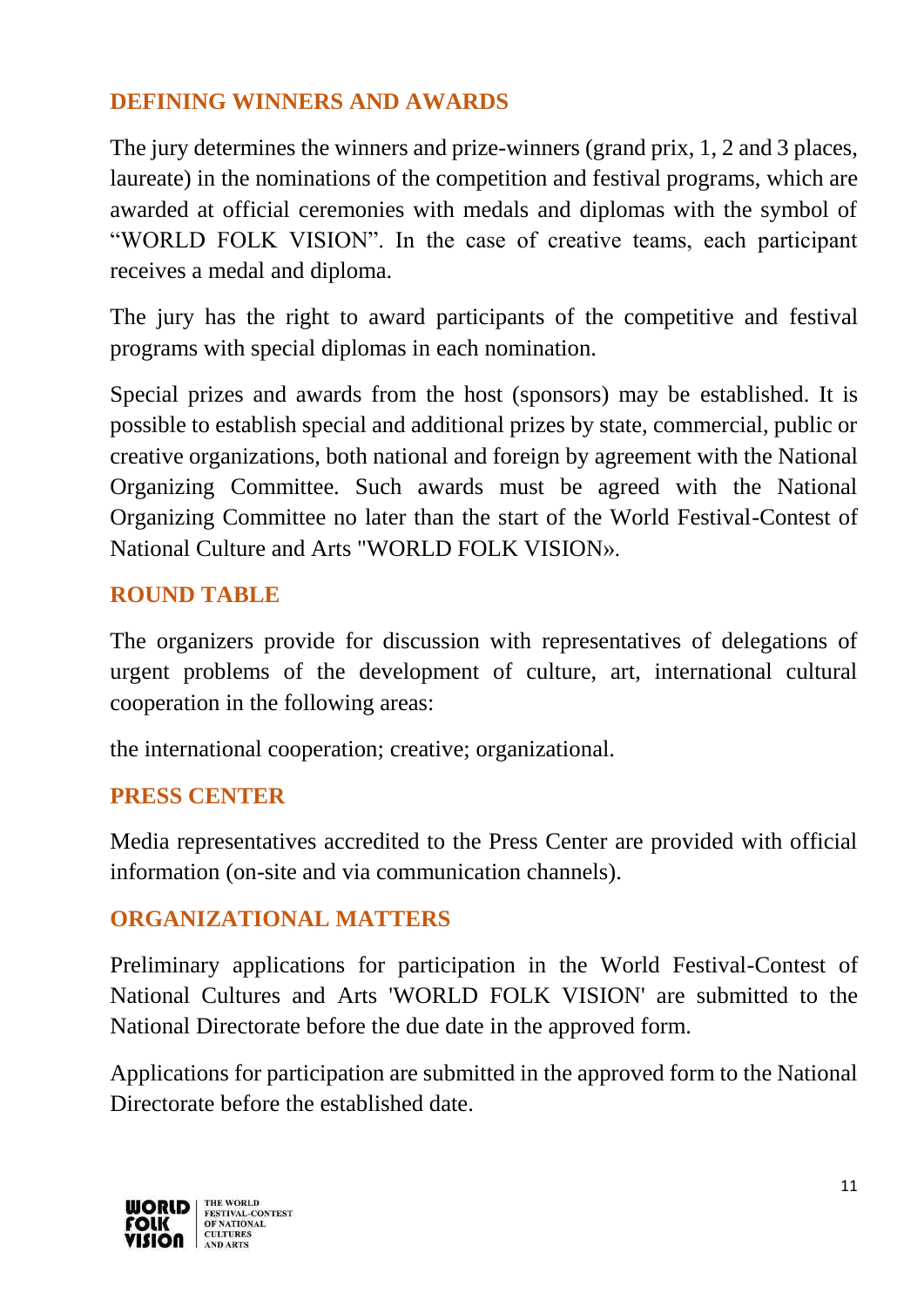The National Directorate reviews applications and sends appropriate confirmation of participation in the World Festival-Contest of National Cultures and Arts " WORLD FOLK VISION" on time.

The delegation that has received confirmation, before the due date, should send to the National Directorate the following:

Information No. (train, flight of the plane, bus, water transport), date and time of arrival and departure of the delegation or invited guests;

Final list of delegation members with passport details (birth certificates) and home addresses.

Participants insurance is carried out independently by the participants of the World Festival-Contest "WORLD FOLK VISION ".

The head of the delegation arriving at the World Festival - Contest "WORLD FOLK VISION» must have a list of members of the delegation with passport data (birth certificate) and home addresses; members of the delegation - passport (birth certificate), power of attorney from the parents.

Members of delegations with their participation, as well as legal representatives of underage members of delegations with the participation of their wards, give their consent to the Secretariat of the International Organizing Committee that they or their wards be shot on film, for television, the Internet or otherwise, and also photographed during and subsequently used received cinema, television, photo and other materials for development, promotion and popularization of the World Festival-Contest "WORLD FOLK VISION".

Applications for accreditation of media representatives are submitted to the National Directorate before the due date.

Applications and information are sent to the National Directorate by fax or e-mail.

### **ORGANIZATIONAL CHARACTERISTICS**

In order to prepare and conduct the World Festival-Contest " WORLD FOLK VISION" in the host country, the National Organizing Committee is recommended to contact the relevant competent state authorities with a request

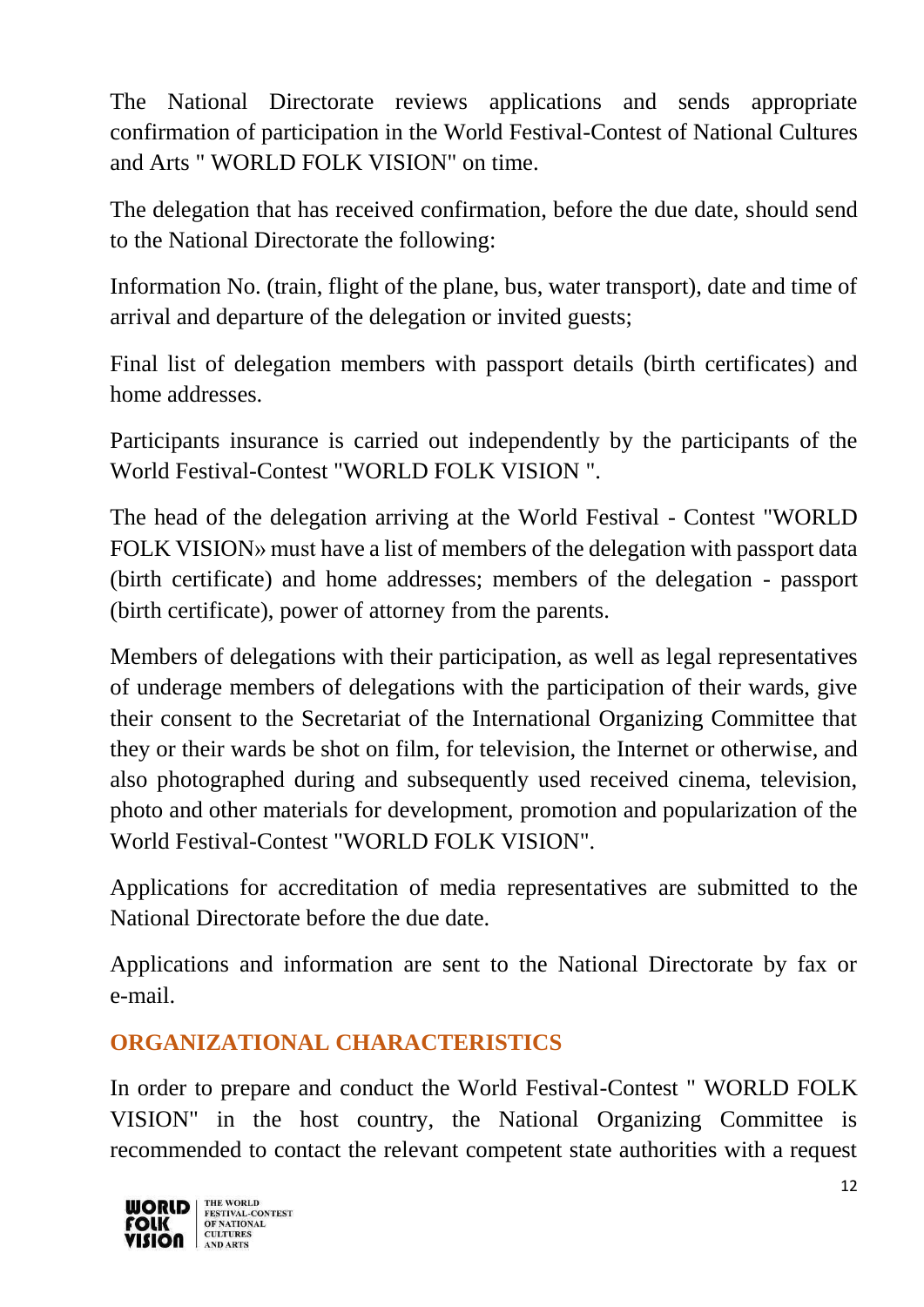to establish temporary simplified procedures:

- ensure the issuance in the prescribed manner of visas without levying fees for their issuance at the request of the National Organizing Committee for participants and guests of the event, as well as representatives of the foreign press;

- to ensure, as a matter of priority, at the request of the National Organizing Committee, the passage through the state border of the host country of the participants, members of the press and the organizers of the World Festival;

- ensure, as a matter of priority, the performance of customs operations and customs control in respect of goods placed under the customs procedure of temporary import (admission) and upon their return export (re-export), without levying customs duties for the commission of actions related to the release of goods.

# **SYMBOL (EMBLEM) OF THE WORLD FESTIVAL-CONTEST «WORLD FOLK VISION»**

The symbol (emblem) must be drawn in such a way that it can be clearly identified as belonging to the country of the respective National Organizing Committee.

The distinctive element of the logo should not be limited to the name or abbreviation of the country name of the respective National Organizing Committee.

The distinctive element of the logo should not contain links to" WOLD FOLK VISION", or to any date or event that would limit it in time.

The distinctive element of the emblem should not contain slogans, designations or other generalized expressions that give the impression of their universality or international character.

The logo design must be clearly identified with " WORLD FOLK VISION", organized by the respective National Organizing Committee.

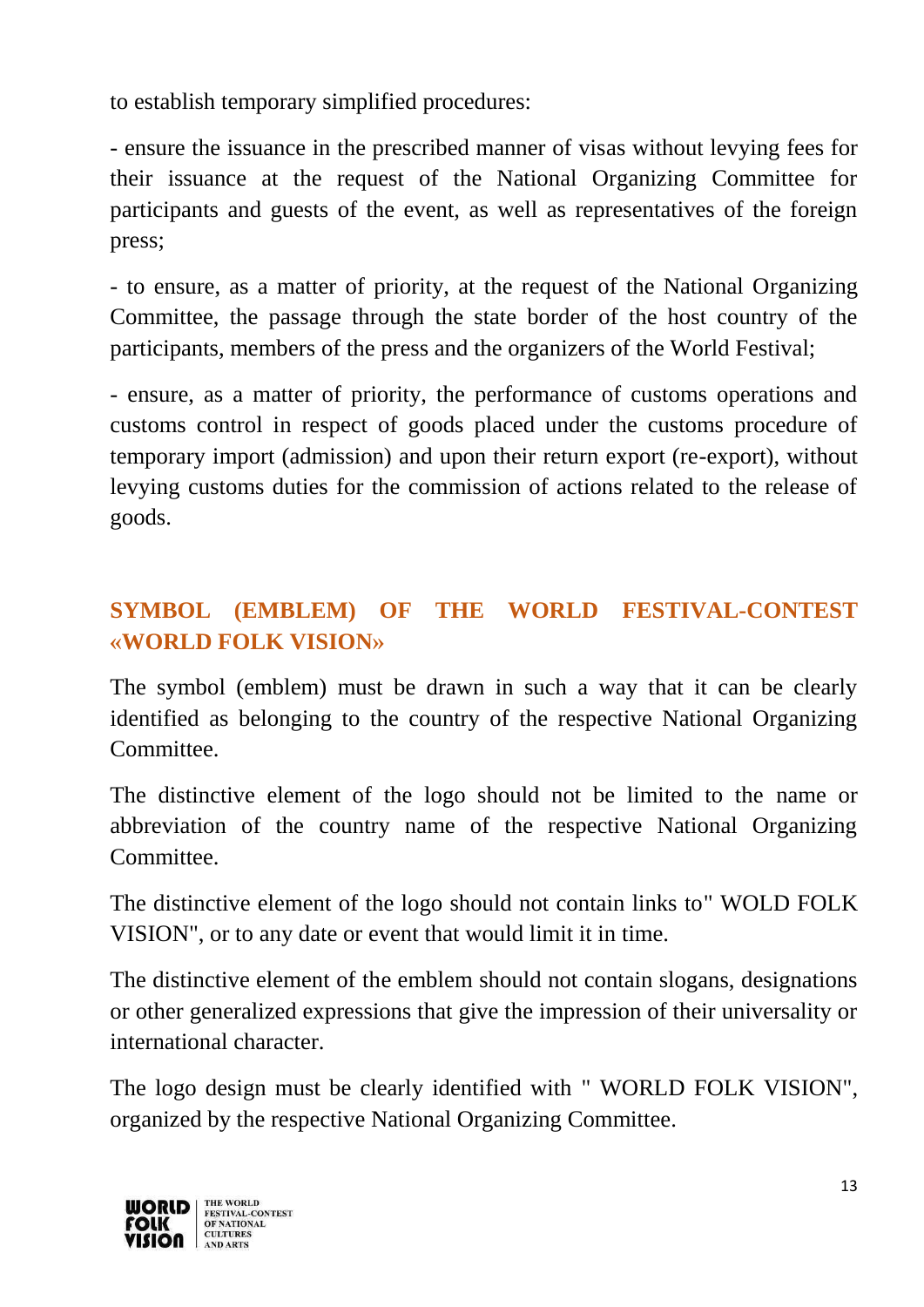Media can use the logo, but only in the editorial context. Any other use of the logo, commercial or non-commercial, is strictly prohibited without written permission.

The corporate font for the" WORLD FOLK VISION" logo is a custom font. No fonts other than branded fonts in the word "WORLD FOLK VISION" can be used.

Each competition, the responsible organizer of the "WORLD FOLK VISION" competition, in agreement with the Secretariat of the International Organizing Committee, gets the opportunity to create complementary design of the official event emblem, including a visual symbol, thematic slogan and other visual elements that enhance the message of the event.

Any commercial use of the logo is strictly prohibited without the written permission of the Secretariat of the International Organizing Committee.

#### **SESSION**

## **INTERNATIONAL ORGANIZATIONAL COMMITTEE FOR THE PREPARATION AND HOLDING OF THE WORLD FESTIVALM-CONTEST «WORLD FOLK VISION"**

The Session is a general meeting of members of the International Organizing Committee. The Session is the highest organ of the International Organizing **Committee** 

The decisions of the Session are final. Regular Sessions are held once a year. An extraordinary session of the International Organizing Committee may be convened by the Secretary General or at the written request of at least one third of the members of the International Organizing Committee.

### **COVERAGE OF THE WORLD FESTIVAL-CONTEST "WORLD FOLK VISION" BY MASS MEDIA**

The Secretariat of the International Organizing Committee is taking all necessary measures to ensure the widest possible coverage of the World Festival-Contest " WORLD FOLK VISION" by various media, as well as to ensure the widest worldwide audience.

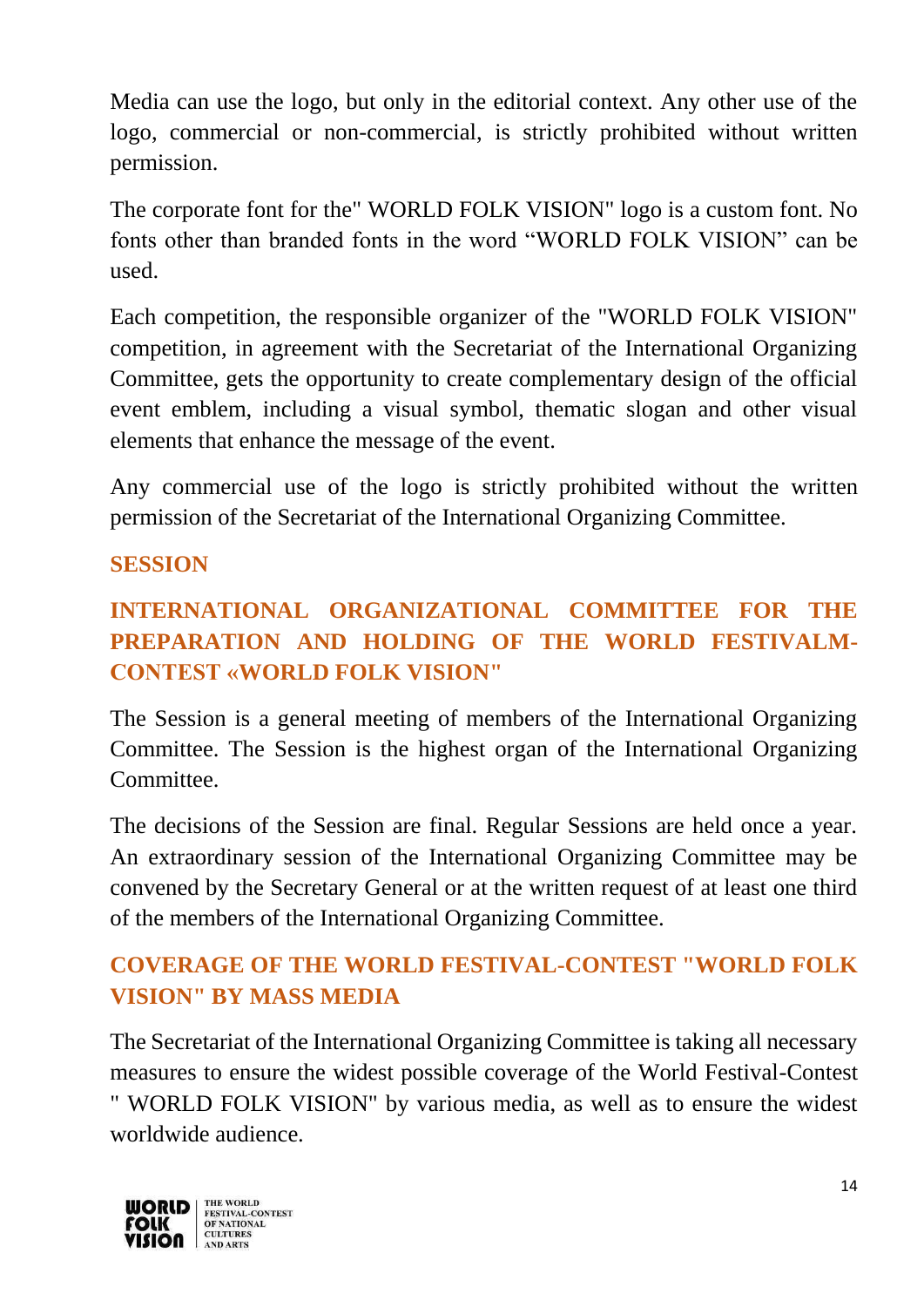The adoption of all decisions regarding the coverage of the World Festival-Contest «WORLD FOLK VISION" by the media is the responsibility of the Secretariat of the International Organizing Committee.

## **IMPORTANT INFORMATION**

In the venues of the World Festival -Contest "WORLD FOLK VISION" and other areas, any demonstrations or propaganda of a political, religious or racial nature are prohibited.

Discrimination of any kind against a country, individual person or group of persons on the basis of ethnic origin, gender, language, religion, politics or for any other reason is strictly prohibited and punishable by disqualification or exclusion.

Any talisman created for the World Festival-Contest " WORLD FOLK VISION" must be considered an official emblem, the design of which the National Organizing Committee must submit to the Secretariat of the International Organizing Committee for approval. Such a talisman cannot be used for commercial purposes in the country of any National Organizing Committee without the written consent of the National Organizing Committee.

### **INTERNATIONAL ORGANIZING COMMITTEE AS THE LAST INSTANCE**

The International Organizing Committee is the last resort on any matter concerning the World Festival-Contest "WORLD FOLK VISION".

#### **DISPUTE RESOLUTION**

The decisions of the International Organizing Committee are final. Any dispute arising from their application or interpretation may be resolved exclusively by the Secretariat of the International Organizing Committee.

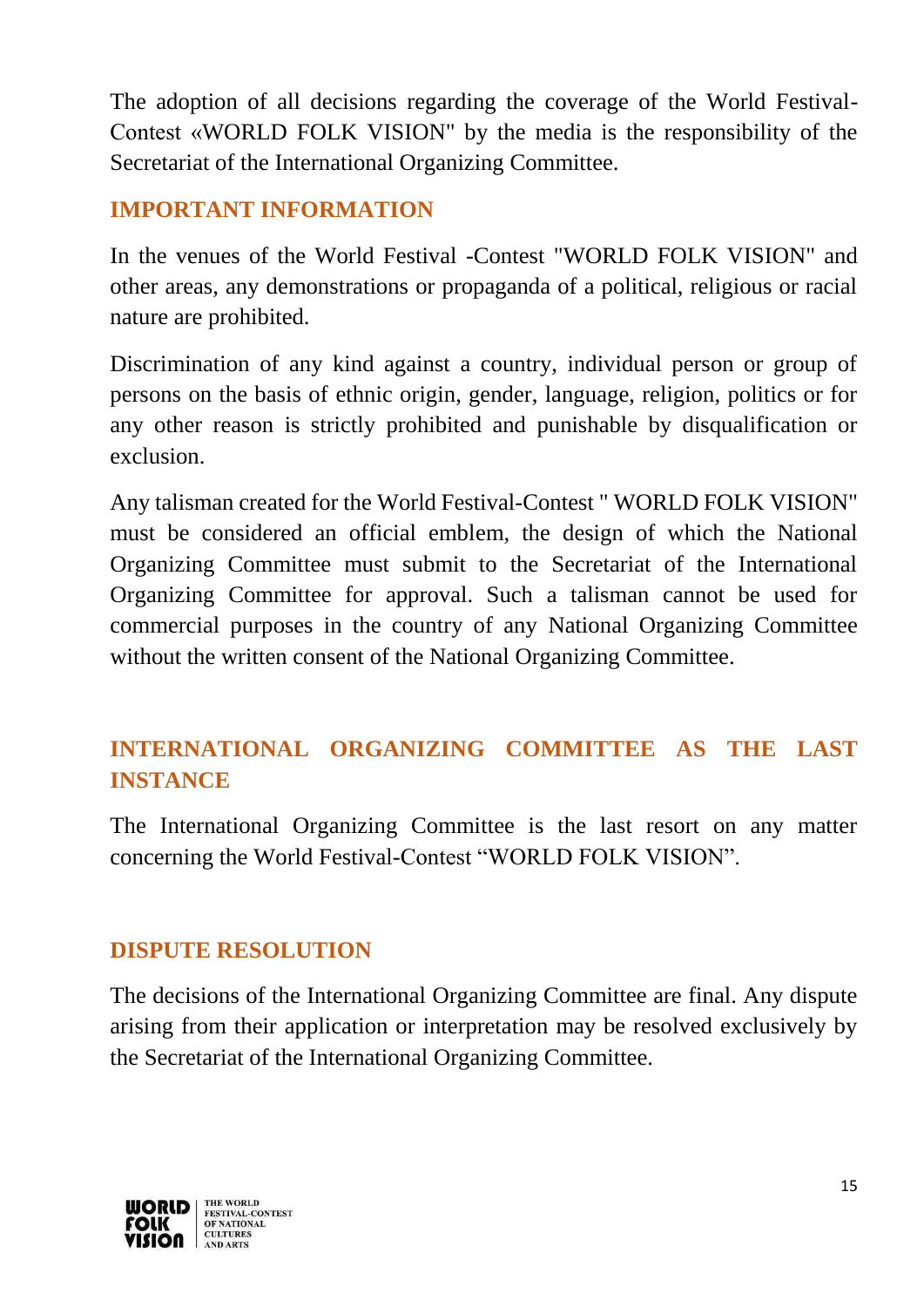### **SPECIAL CONDITIONS**

Finalists of the World Festival-Contest " WORLD FOLK VISION» will be required to take part in the closing ceremony of the festival competition and the concerts of the laureates free of charge.

All tours of the festival-contest can be broadcast live and recorded for subsequent broadcasts and publications on audio and video media. The festival-contest will be partially or fully available for viewing via the Internet.

All rights to broadcast, audio and video recordings of the festival-competition and the final concerts of the laureates without additional fees from its participants belong to the Secretariat of the International Organizing Committee, as well as the sale and distribution of these materials.

Competitors and their accompanists undertake to sign a document confirming the absence of claims for the use of the above materials by the National Directorate. The National Directorate does not bear financial obligations to the contestants for the use of the materials received.

In agreement with the Secretariat of the International Organizing Committee, the winners of the first three places for each specialty will perform a maximum of two recitals in favor of the World Festival-Contest «WORLD FOLK VISION» free of charge.

The organizer does not reimburse or compensate for losses, expenses and any other expenses that may occur to participants of the festival-contest in connection with participation in the festival-contest.

The winner of the Competition agrees to sign all the necessary documents related to the victory in the Competition (Consent to participate, etc.), within the time specified by the Organizer. Failure to sign such documents will be considered by the Organizer as a refusal to win the Competition.

The National Directorate does not provide contestants, accompanists and other accompanying persons with any type of insurance.

Competitors must not have any other professional obligations while participating in the Contest.

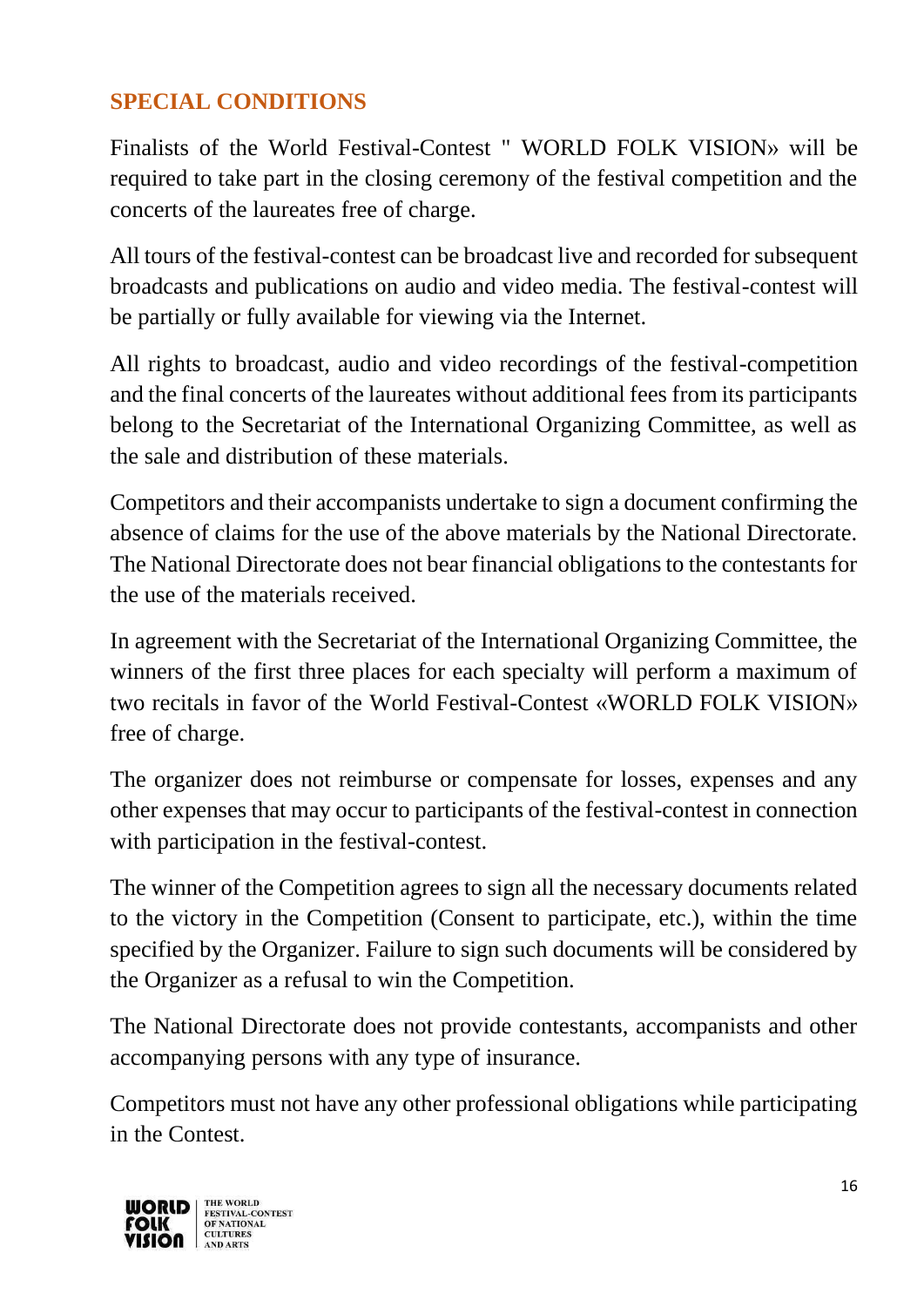The application signed by the candidate for participation in the Competition is evidence that the future participant of the Competition fully accepts and undertakes to comply with these Terms.

Participants of the Competition, including the winner of the Competition, agree that the Organizer has the right to use the videos posted by the participants on the Internet in connection with their participation in the Competition, as well as any fragments of videos, free of charge in the following ways: broadcast or by cable, relay, bringing to the public. Moreover, the number of video impressions is not limited.

The organizer also has the right to grant the right to use videos (sublicense) by the above methods to any third parties without paying any additional fee.

The organizer is not obliged to provide participants of the Competition reports on the use and (or) sublicense of videos to third parties.

The organizer has the right to use videos in the above ways on the territory of all countries of the world without limitation of the period of use.

The organizer has the right to refuse to recognize the winner of the Contest if the participant's video contains shots showing the use of tobacco products, drugs, drinking alcohol, naked body parts, calls for violence, extremism, or other illegal actions (inscriptions, etc.).

All information posted on the official website of the Competition is correct at the time of publication. At the same time, the National Organizing Committee reserves the right to make changes if circumstances so require.

Anybody who are preparing and conducting any of the stages of the World Festival-Contest "WORLD FOLK VISION" at the country or region level, must be guided by the provisions of this document. Any derogation from this document must be agreed with the Secretariat of the International Organizing Committee.

The Secretariat of the International Organizing Committee of the World Festival-Contest "WORLD FOLK VISION" owns exclusive rights to use the name of such an event and its symbols. The rights to advertise goods, works and services at the venue of the World Festival-Contest "WORLD FOLK VISION" belong exclusively to the organizers of such an event.

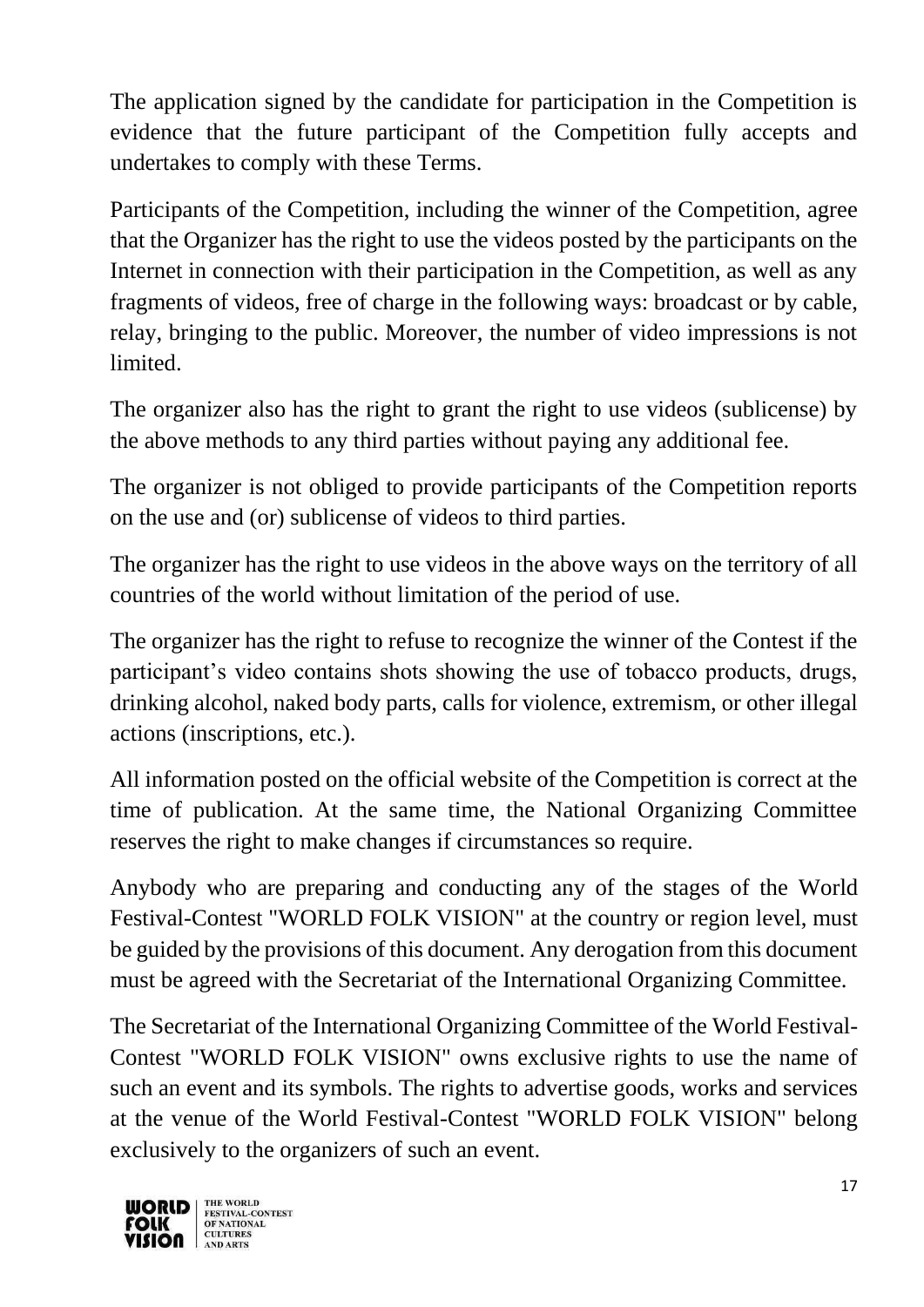The rights to determine the manufacturers of concert costumes, concert, sound, lighting equipment and inventory used at the event belong exclusively to the organizers of such an event. The expenditure of funds received by the organizers of the events from the realization of the rights to advertise beer and beverages made on the basis of beer at the venues of these events, as well as from the realization of the rights to advertise on television and radio broadcasts of physical education events and (or) sports events, carried out in accordance with the rules approved by the competent national bodies of state and executive power.

The use by third parties of the names "WORLD FOLK VISION", and the phrases and symbols formed on the basis of these events, are carried out on the basis of agreements concluded in writing with the organizers of the events, with the exception of cases of using such names, formed on the basis of phrases and symbols for information purposes or in connection with the exercise of these rights by third parties who are the acquirers of the rights to media coverage of events.

The media should use the exact and undistorted names of events approved by the organizers, while such names are not advertising.

The organizers of the events, as part of the preparation and holding of the World Festival-Contest «WORLD FOLK VISION», own the rights to cover them by broadcasting the image and (or) the sound of the events by any means and (or) using any technology, as well as by recording the specified broadcast and (or) photographing events.

The rights to cover events in the framework of the preparation and holding of the World Festival-Contest " WORLD FOLK VISION" may be used by third parties only on the basis of the permissions of the organizers of the events or written agreements on the acquisition by third parties of these rights from the organizers of such events.

### **COUNTRY OBLIGATIONS**

The World Festival-Contest of National Cultures and Arts "WORLD FOLK VISON", in respect of which the obligations of the host country arise, are held on the territory of that country only subject to the approval of decisions on their implementation with the National Organizing Committee for the preparation and

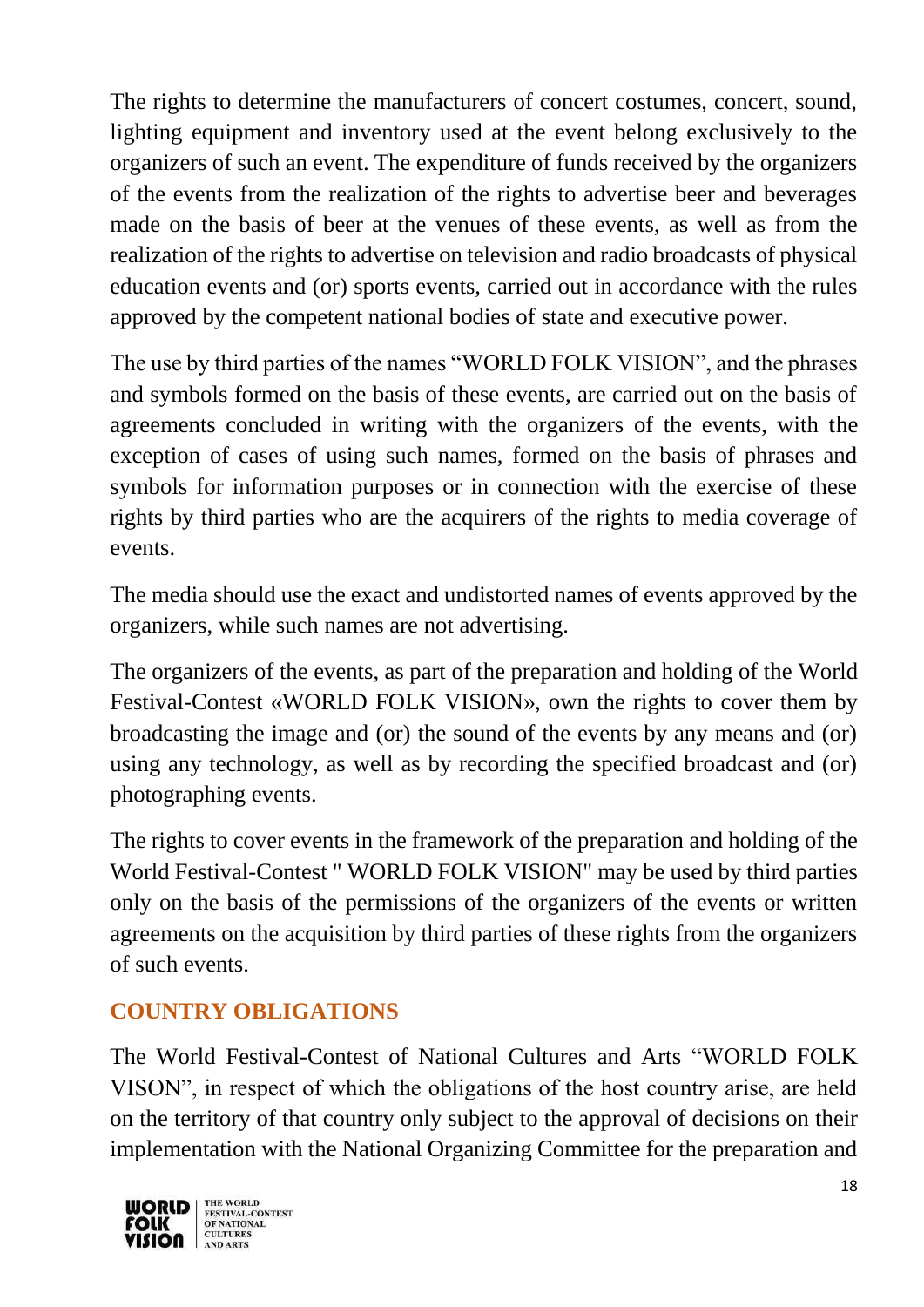holding of the World Festival -Contest of National Cultures and Arts "WORLD FOLK VISON", with local executive authorities in the territories of which such international events are planned, and with the relevant competent executive authority in the field of culture. An application for holding such cultural events in the framework of the "WORLD FOLK VISON", including participation in a competition for the right to conduct such events, may be submitted by the National Organizing Committee in coordination with the relevant state and / or local executive bodies authorities.

# **GOALS OF THE WORLD FESTIVAL-CONTEST OF NATIONAL CULTURES AND ARTS «WORLD FOLK VISION"**

Development and strengthening of friendly ties and cooperation between peoples of different countries in the field of culture and art;

Assistance in organizing tours of art groups and individual performers, facilitating cooperation and mutual relations between creative unions and associations, public organizations, associations, foundations and other nongovernmental organizations, establishing contacts between cultural and art workers, as well as realization of direct connections of various regions of the world in the field of culture and art;

Realization of the strategic role of culture as a spiritual and moral foundation for the formation of a harmoniously developed personality, strengthening the unity of society and civic identity, the comprehensive development of cultural and educational tourism to familiarize citizens of the whole world with the cultural and natural heritage of mankind, taking into account the provision of economic and socio-cultural progress in various regions of the world;

Creating favorable conditions for the development of cultural ties, cultural exchange and cooperation in the field of theatrical, musical, visual, pop and circus arts, cinema, television and radio broadcasting, the protection and rational use of monuments and other objects of cultural and historical heritage, amateur folk art, and folk crafts and other cultural activities.

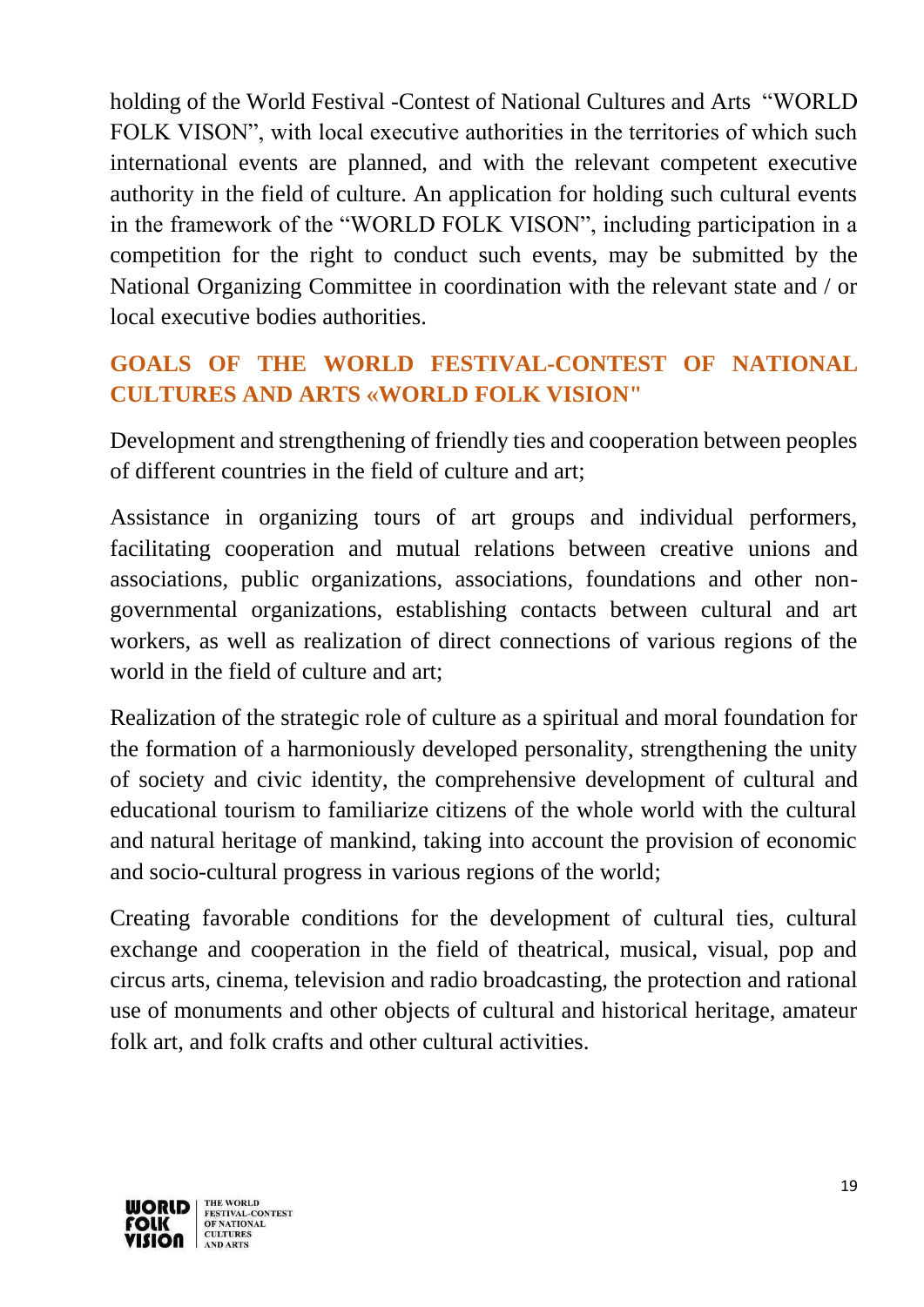## **TASKS OF THE WORLD FESTIVAL-CONTEST OF NATIONAL CULTURES AND ARTS " WORLD FOLK VISION"**

Development and self-realization of a person, humanization of society, preservation of the national identity of peoples, affirmation of their dignity;

The development of intercultural dialogue at the international level, the strengthening of interethnic and interregional ties;

Ensuring social progress, civil peace and interethnic harmony;

Preservation of the cultural and historical heritage of the peoples of the world, providing citizens with access to world cultural values;

Creating conditions for the preservation and development of the cultural potential of various nations, integrating them into the world cultural process, ensuring the adaptation of the cultural sphere to market conditions;

Preservation of national cultural identity and creation of conditions for ensuring equal access to cultural goods, development and realization of the cultural and spiritual potential of each individual;

Creating conditions for improving the quality and variety of services provided in the field of culture and art;

Creating conditions for each person to realize his creative potential;

Identification and popularization of the cultural heritage of the world's peoples;

Creating a positive cultural image of the world's regions in the world community;

Improving the quality and competitiveness of the tourist regional product in the domestic and world markets;

Creation of favorable conditions for sustainable development of the spheres of culture and tourism;

The development of a global cultural and information space, increasing the level of accessibility of cultural property and reducing territorial differentiation in the provision of the population with the products of human cultural activity;

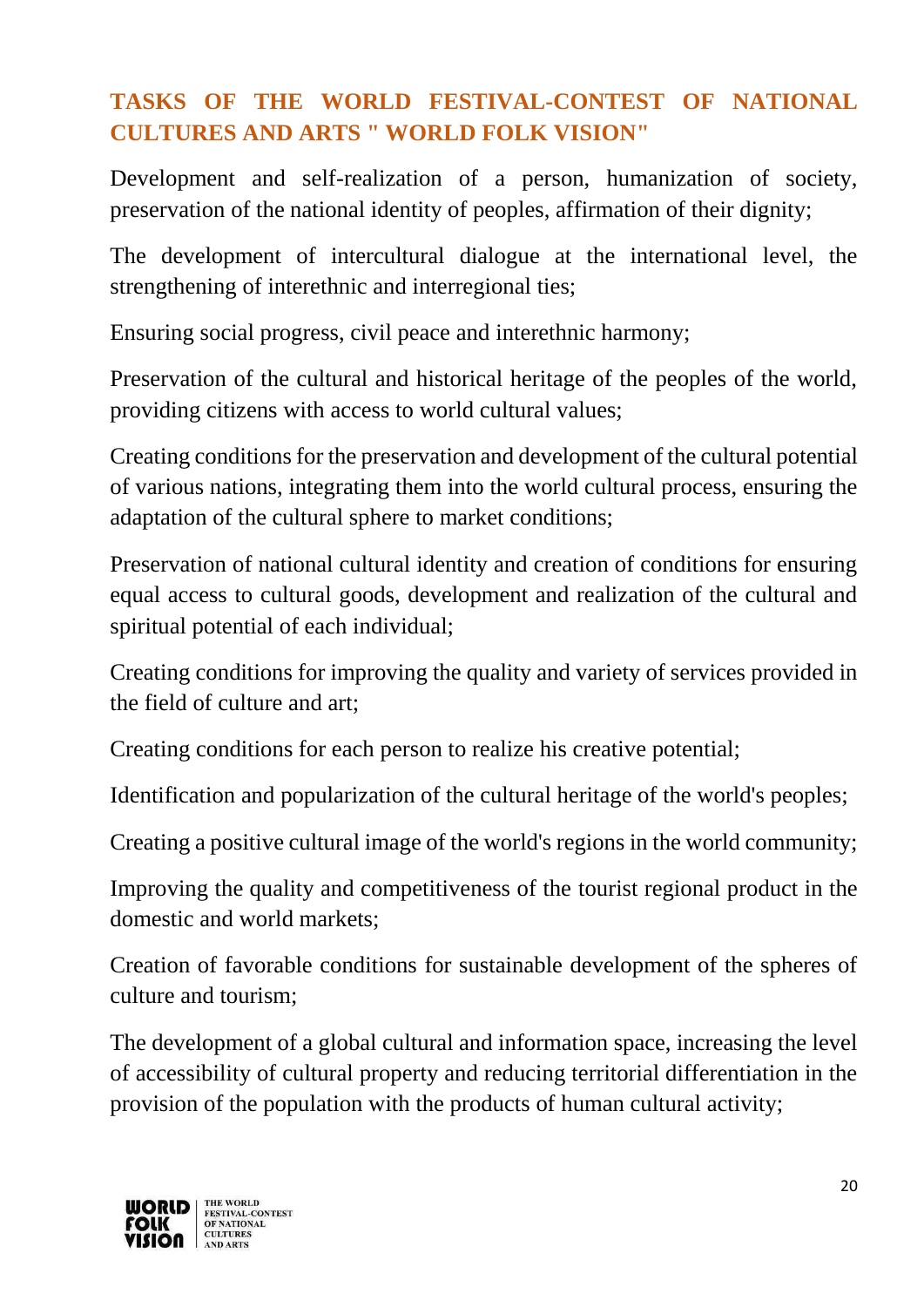Preservation of the national heritage of various countries (both material and spiritual), accumulated by previous generations;

Promoting the recognition of the equal dignity of national cultures of all peoples, their mutual enrichment, while respecting the identity of each of them;

Affirmation of the inalienable rights of an individual to cultural identity, freedom of creativity, cultural activity, satisfaction of spiritual needs, and familiarization with cultural values:

Development of traditional knowledge of indigenous peoples as a source of intangible and material wealth, their positive contribution to sustainable development, ensuring their proper protection and promotion;

Creation of public-private partnership institutions, development of the cultural property market, joint participation of the state and business in the development of this market, as well as in cost-effective cultural projects;

Assistance in promoting international traditions of cultural traditions and national treasures of various regions of the world;

Introduction and distribution of new information products and technologies in the field of culture and mass communications;

Identification and support of young talents in the field of culture, art and mass communications, support for promising creative projects, overcoming existing trends in the outflow of talented cultural and art workers from their countries;

Expanding the participation of various regions in the world cultural process, promoting the achievements of culture in the world, bringing together the goals and objectives of national and world culture, mutual borrowing of the experience of international cultural organizations in solving the problems facing regional culture and art;

Promoting adaptation of the sphere of culture and art to new market conditions, protecting it from tough market influences, preventing the destruction of the sphere of culture and art in a competitive environment;

Promoting the development of creative potential, maintaining and developing national education systems, identifying and supporting young talents;

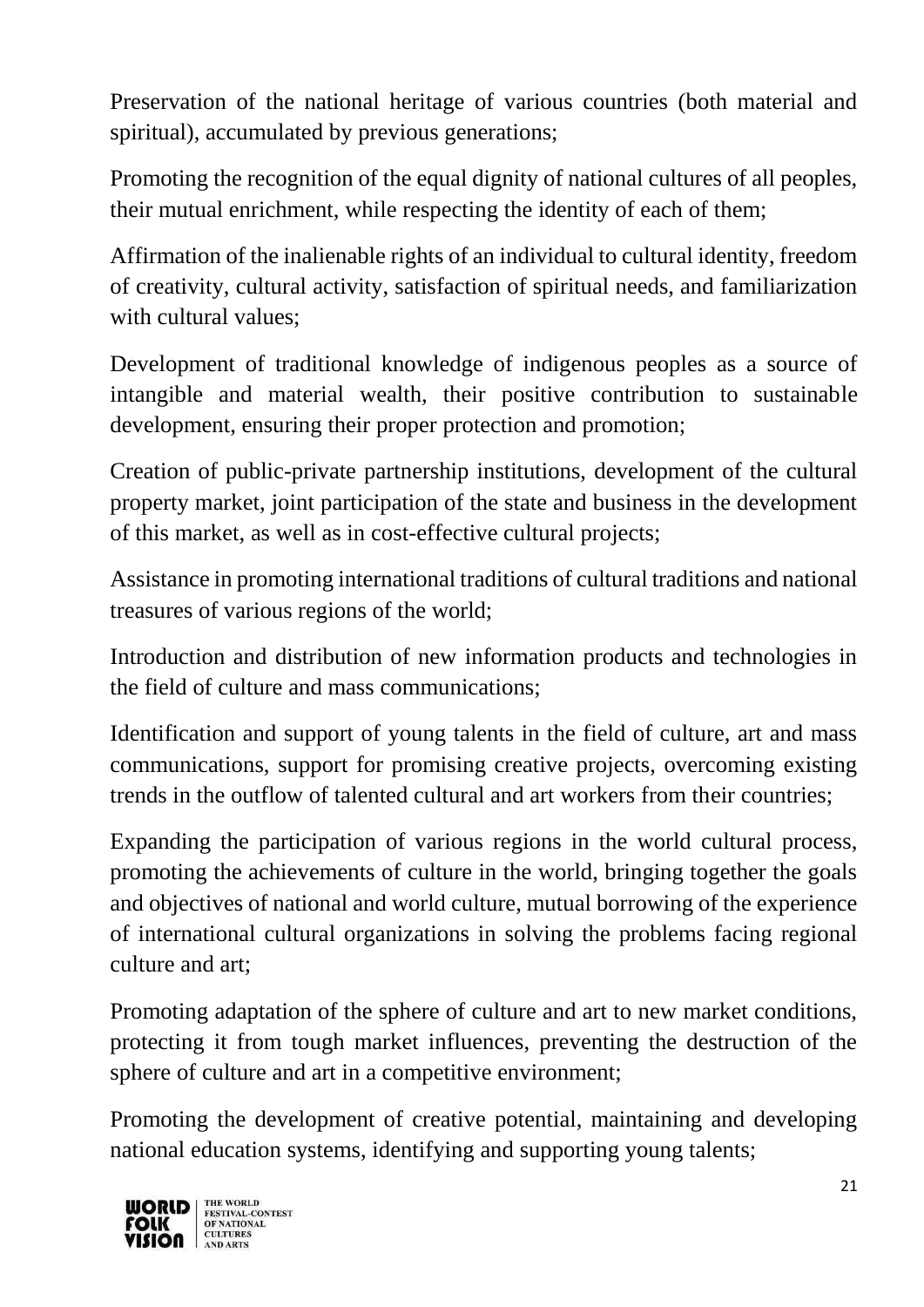Intensification of international and interethnic cultural exchange, increasing the level of accessibility of culture and art for the population of various regions from different countries;

The development of culture and art through the formation of an effective environment for experimentation and innovation, the introduction of new technologies;

Support for authors of new ideas and methods of creativity, creative debuts in the field of culture and art, expanding opportunities for searching and implementing innovative concepts for the development of art;

Support for regional, folk festivals dedicated to the revival of traditions, rituals, holidays and customs of the peoples of the world;

Development of a tourist and recreational complex of regions of the world, improving the quality of tourist services, promotion of a tourist product related to cultural and educational tourism in the domestic and world tourist markets.

# **EXPECTED PROJECT RESULTS OF THE WORLD FESTIVAL-CONTEST OF NATIONAL CULTURES AND ARTS "WORLD FOLK VISION"**

Creation of a unified cultural space of the world based on spiritual unity and friendship of multinational peoples of the world; of tourists and travelers in cultural and educational tourism;

Supporting the diversity of national cultures of different regions of the world on the basis of an original cultural code, the development of international, interethnic and interregional cultural ties;

Leveling the level of accessibility and quality of cultural goods and art education, regardless of place of residence, income, social status of a person;

Formation of a cultural environment that meets the growing needs of individuals and society, improving the quality, diversity and effectiveness of services in the fields of culture, art and tourism;

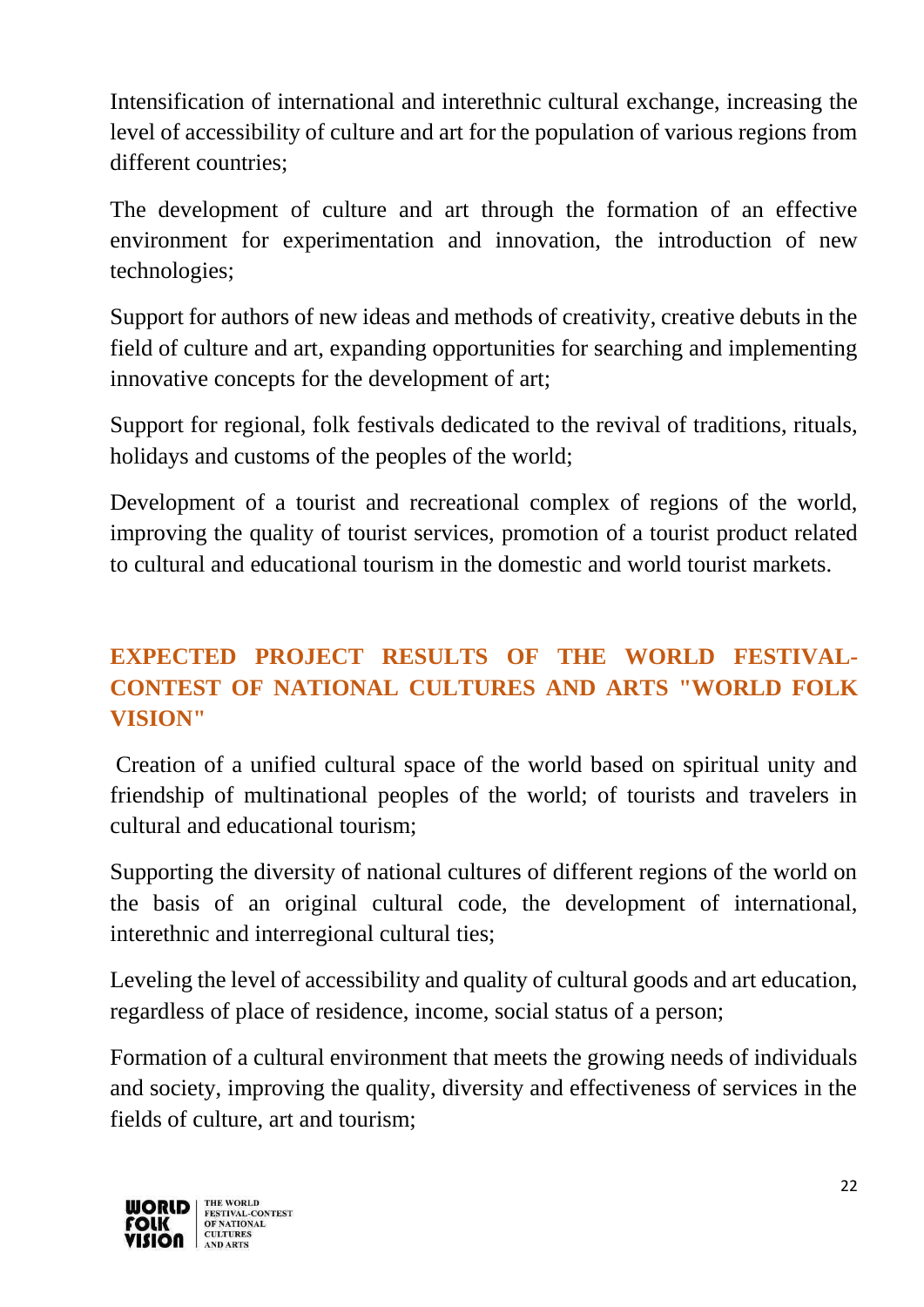Creating conditions for the accessibility of the participation of the entire population in cultural life, as well as the involvement of children, youth, the elderly and people with disabilities in active socio-cultural activities;

Formation of an accessible and comfortable tourist environment in the regions of the world;

Promotion of regional, national culture and art in the domestic and international markets;

Creation of favorable conditions for improving the cultural and leisure services of the population, strengthening the material and technical base of the sphere of culture and tourism, and the development of amateur art;

Stimulating the consumption of cultural goods;

Ensuring the wide, without any restrictions, access of every citizen to national and world cultural values through the formation of Internet resources, the acquisition of rights to free placement in the Internet telecommunications network of the World Festival-Contest of National Cultures and Arts "WORLD FOLK VISON»;

Strengthening the international image of various regions of the world as territories with a high level of culture;

The increase in the involvement of all population groups in active creative activity, which involves the development of basic artistic and practical skills;

Strengthening support for prominent cultural figures and supporting talents;

Increased support for art groups, creative unions and cultural organizations;

The growth of quality events dedicated to significant cultural events and the development of cultural cooperation;

Strengthening international cultural cooperation; culture favorable for cultural and educational tourism;

Qualitative growth of cultural and leisure needs of citizens in the field of art and creativity;

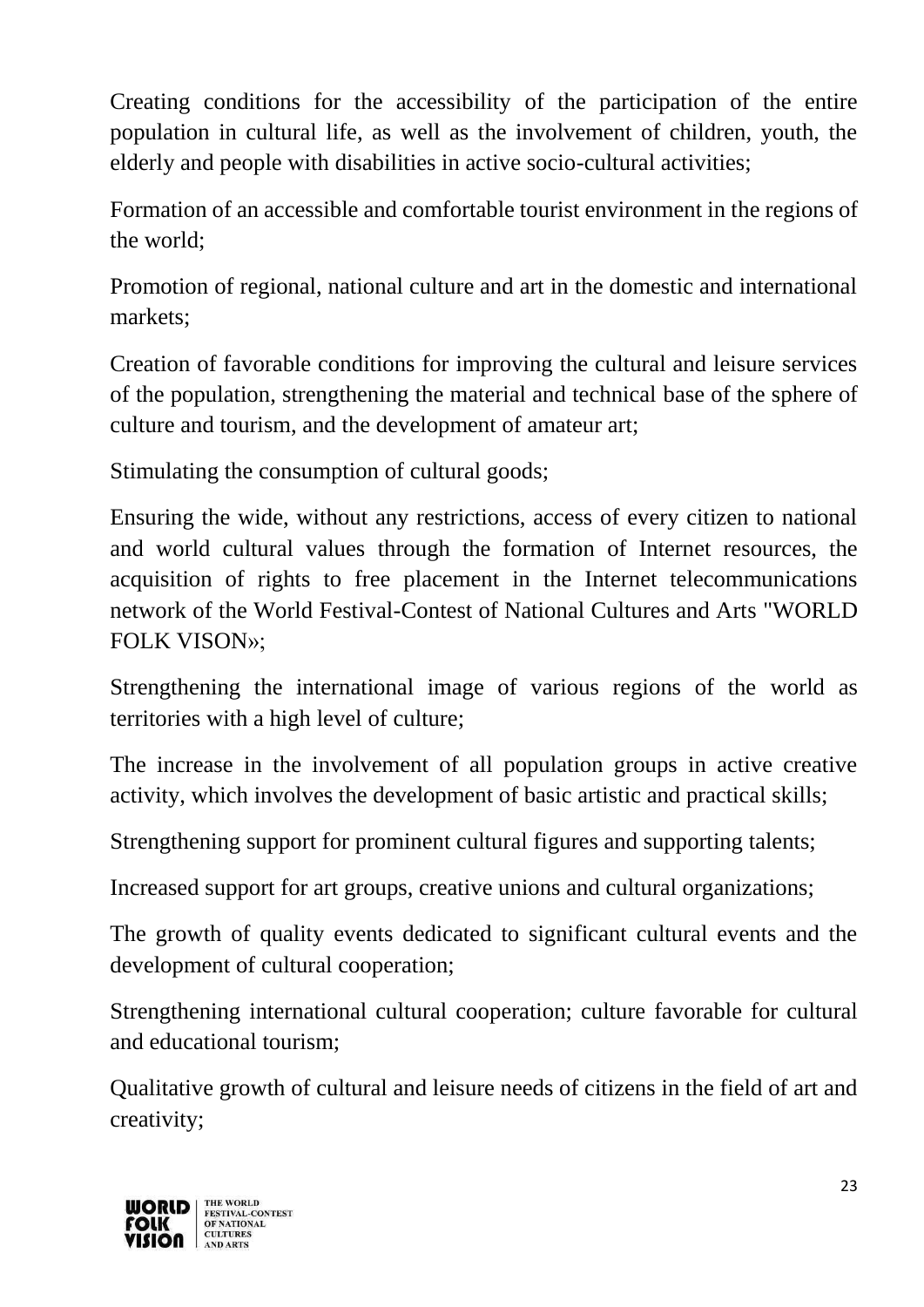The growth of domestic and inbound tourist flows, including an increase in the number of trips of foreign citizens;

Improving the image of a region (country, city) as a territory favorable for cultural tourism;

Raising the awareness of foreign citizens about the opportunities and advantages of the regional tourist and cultural complexes;

Involvement of world regions in the implementation of the program of the World Festival-Contest of National Cultures and Arts "WORLD FOLK VISON";

Creation of conditions for attracting highly qualified personnel to the cultural sector, including young specialists;

Creation of the necessary conditions for enhancing innovation in the field of culture and attracting private investment into culture, including through publicprivate partnerships;

Increasing the role of state-public partnerships in the field of culture and tourism, the inclusion of professional communities, unions and public organizations in the implementation of national cultural policy;

An increase in the number of information and innovative technologies introduced in cultural and tourism organizations, an increase in the efficiency of informatization in the cultural and tourism sectors

Decrease in the registered unemployment rate in places of traditional residence and traditional economic activity of the indigenous peoples of the world;

An increase in the proportion of the world's population participating in cultural and leisure events held by cultural organizations, and in the work of amateur associations, in places of traditional residence and traditional economic activity of indigenous peoples of the world;

Satisfying the needs of various categories of citizens in active and full-fledged recreation, health promotion, familiarization with the world cultural values of mankind;

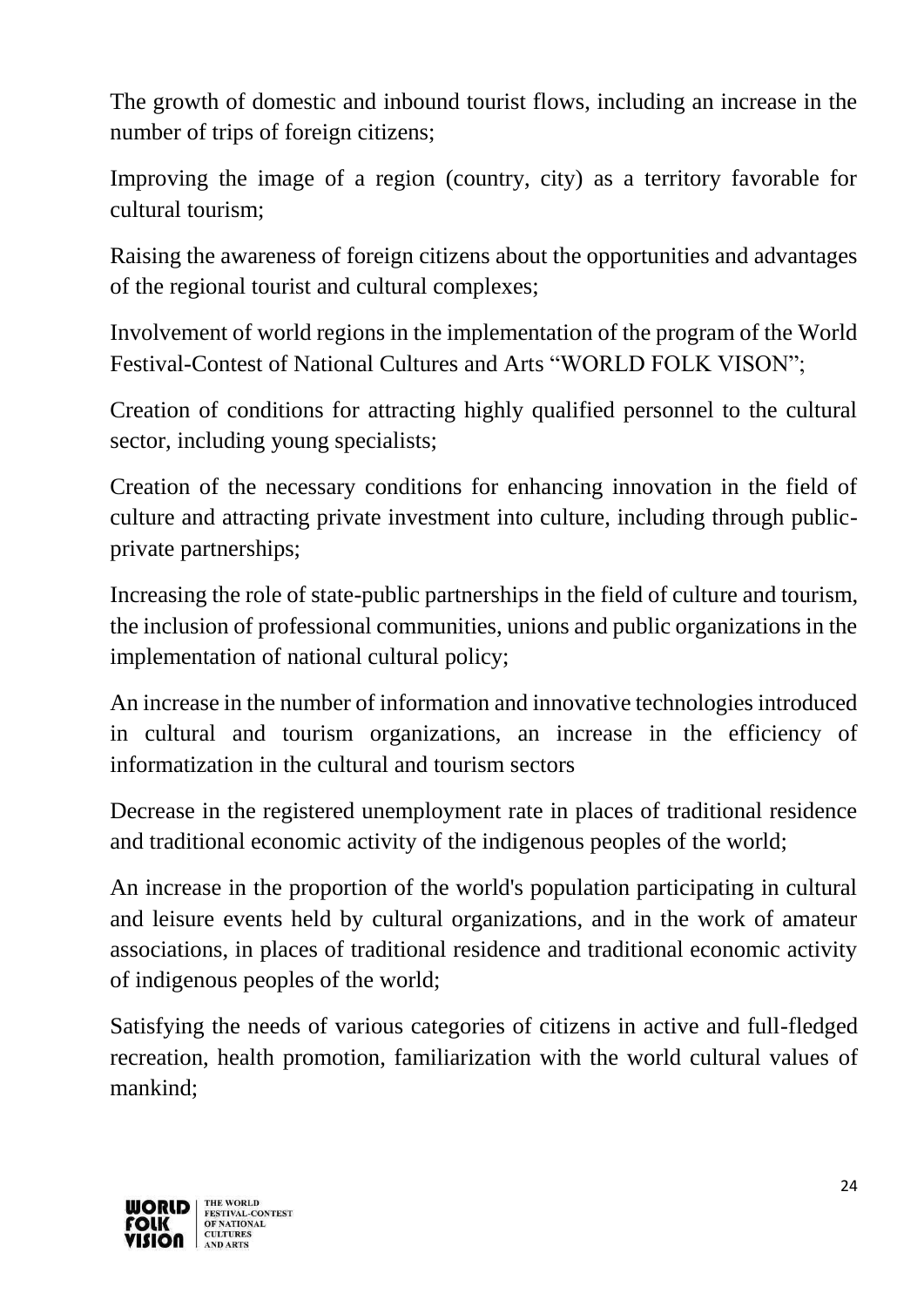Assistance in the implementation of regional programs aimed at strengthening civil unity and harmonization of interethnic relations.

### **WORK WITH MASS MEDIA**

In order to cover the work of the World Festival-Contest of National Cultures and Arts "WORLD FOLK VISION" and the International Specialized Competitions and Festivals of National Cultures and Arts held as part of the World Festival -Contest "WORLD FOLK VISION", interested media are sent to National Directorate, an application for the accreditation of its journalists / correspondents certified by the signature of the head represented by the media. The deadline for submitting Applications is set by the National Directorate.

# **LIST OF DOCUMENTS AND MATERIALS REQUIRED FOR CONSIDERING THE QUESTION ABOUT THE POSSIBILITY OF ACCREDITATION BY MEDIA**

The application is executed on the form of the media organization (mass media), certified by the signature of the head of the media, indicating: the name and full name of the journalist / correspondent to be sent.

The Application shall contain information about the publication and the number of the national certificate of registration of mass media (if such registration certificates are provided for by the national legislation of the country of the event and registration of mass media).

The Application is accompanied by a package of publications by the Applicant on past similar festivals or competitions over the past two years. (links or scanned copies in electronic form).

The National Organizing Committee and / or the National Directorate reserves the right to refuse accreditation to a media representative without explanation.

All expenses of the journalist / correspondent's stay at the World Festival-Contest of National Cultures and Arts «WORLD FOLK VISION» / or the International Specialized Festival of National Cultures and Arts and International Competition will be borne by his organization.

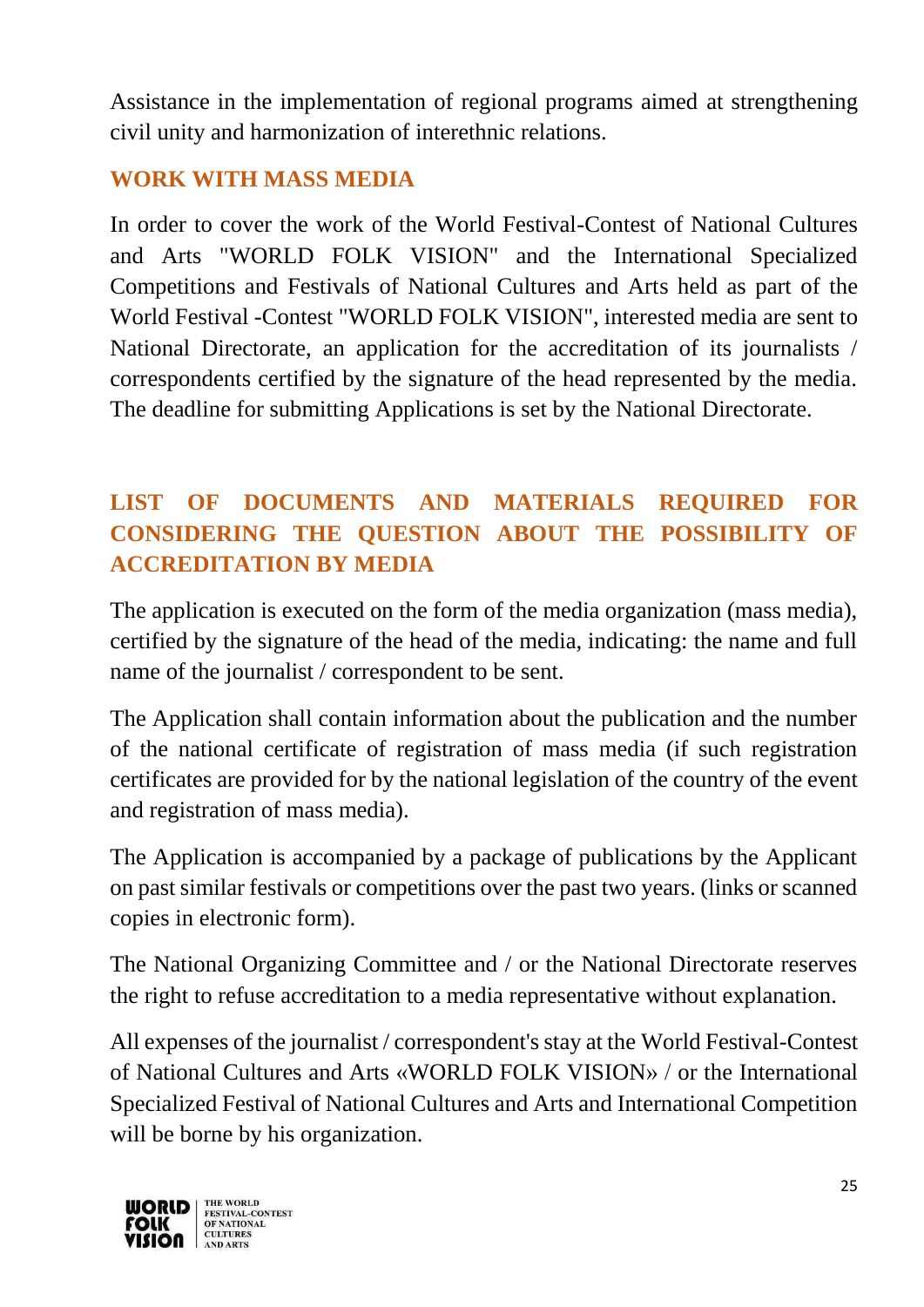The International (National) Organizing Committee "WORLD FOLK VISION" has the right to invite individual journalists / correspondents at its own expense or with partial payment of expenses to participate in the World Festival-Contest of National Cultures and Arts "WORLD FOLK VISION" and / or the International Specialized Competition-Festival for a period approved by the National Organizing Committee only subject to signing with the National Directorate special agreement for participation and delivery of travel documents to the venue of the event and back to the place of departure. At the same time, journalists must commit themselves to attend all press conferences and shows as part of the event for subsequent publication of materials.

The International (National) Organizing Committee "WORLD FOLK VISION" and / or the National Directorate has the right at any time to deprive the journalist / correspondent of accreditation and limit his presence at events without giving reasons.

The International (National) Organizing Committee "WORLD FOLK VISION" and / or the National Directorate does not cover the expenses of a journalist / correspondent sent to events on a business trip by his publishing house. The costs of such persons shall be borne by the publisher.

Issue of accreditation cards for participants, guests, and media representatives is carried out in the National Directorate (Organizing Committee) of the competition.

# **RULES OF INTERACTION OF REPRESENTATIVES OF MASS MEDIA, ORDER OF REQUEST FOR MATERIALS AND RULES OF THEIR USE ON THIRD PARTY RESOURCES**

When using an official information and quoting the statements of participants in the events, the prepared materials should contain a mention of the World Festival-Contest of National Cultures and Arts "WORLD FOLK VISION" and / or specialized competitions held as part of the" WORLD FOLK VISION".

The source of the information received must be indicated without fail or refer to the festival (contest) website if the information is taken from the website. Making any changes, additions or distortions to the copied (cited) information is not allowed.

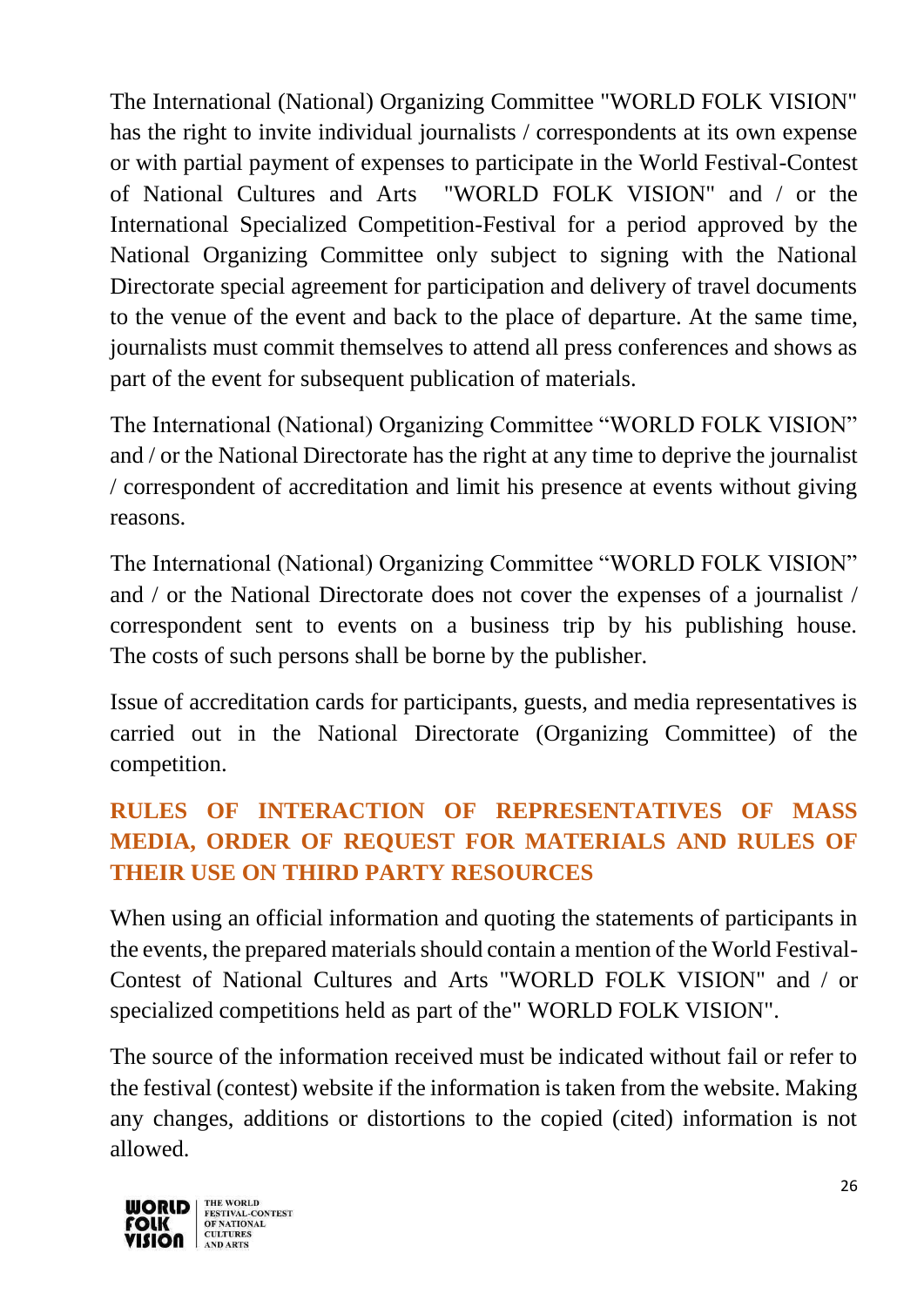Printed media, online publications - any material written during the course of work or as a result of the "WORLD FOLK VISION" and / or specialized competitions held as part of the "WORLD FOLK VISION" should contain a mention of these events (text or logo).

Television, radio - any material made during or following the "WORLD FOLK VISION "and / or specialized contests held as part of the" WORLD FOLK VISION "should contain a mention of these events (text or logo).

Photographs - any photograph released must contain a mention of "WORLD FOLK VISION" and / or specialized competitions held as part of" WORLD FOLK VISION" in the image or in the signature (text or logo).

Blogs, social networks - when using official information obtained in the framework of participation in the" WORLD FOLK VISION " and / or specialized competitions held as part of the "WORLD FOLK VISION" and quoting the statements of the participants in these events (quoting of participants in the events should take place from their personal consent) finished materials posted on the Internet (blogs, social networks, etc.) must contain reliable facts.

The organizers of the " WORLD FOLK VISION" and events held as part of the "WORLD FOLK VISION" are not responsible for the statements of the participants in the blogosphere and social networks.

The organizers inform that they have the right to use the text of articles, photo and video materials received or created by representatives of the media during the preparation or holding of the " WORLD FOLK VISION" events and / or specialized competitions held as part of the" WORLD FOLK VISION", with reference to the authors of these materials.

The sites of bloggers and their pages on the Internet, on which publicly available information is posted, should not:

allow propaganda or agitation inciting social, racial, national or religious hatred, or hostility. Propaganda of social, racial, national, religious or linguistic superiority is prohibited;

contain profanity, calls for violence or violent change in the foundations of the political system, propaganda of drug addiction, alcoholism, tobacco smoking,